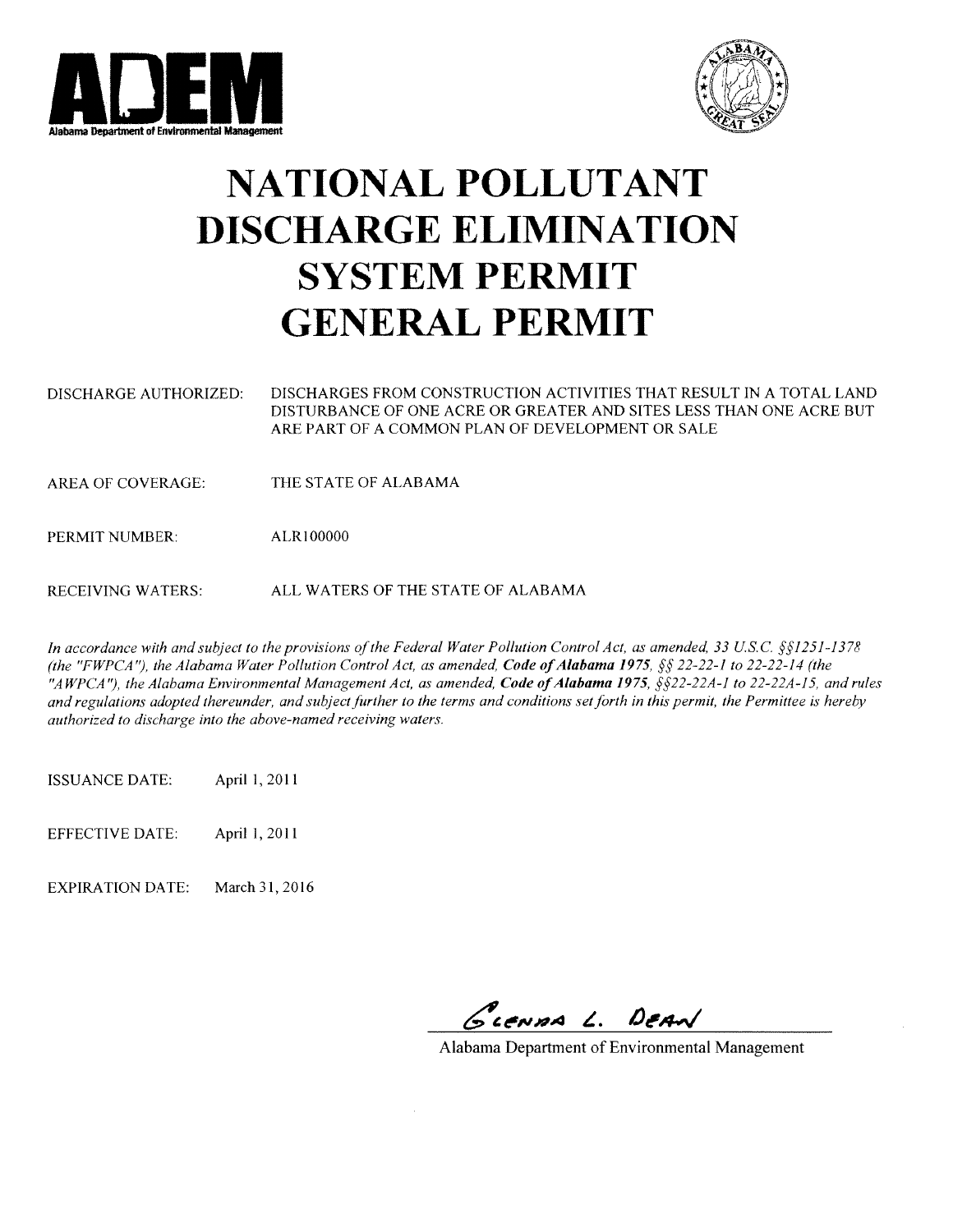# **Table of Contents**

| PART I           |  |
|------------------|--|
| $\mathcal{A}.$   |  |
| $B_{\cdot}$      |  |
| $C_{\cdot}$      |  |
| <b>PART II</b>   |  |
| $\overline{A}$ . |  |
| В.               |  |
| $\mathcal{C}$ .  |  |
| D.               |  |
| E.               |  |
| F.               |  |
| <b>PART III</b>  |  |
| A.               |  |
| В.               |  |
| $\mathcal{C}$ .  |  |
| D.               |  |
| Е.               |  |
| F.               |  |
| G.               |  |
| Н.               |  |
| I.               |  |
| J.               |  |
| <b>PART IV</b>   |  |
| A.               |  |
| В.               |  |
| C.               |  |
| D.               |  |
| E.               |  |
| F.               |  |
| G.               |  |
| Н.               |  |
| I.               |  |
| J.               |  |
| K.               |  |
| L.               |  |
| М.               |  |
| N.               |  |
| O.               |  |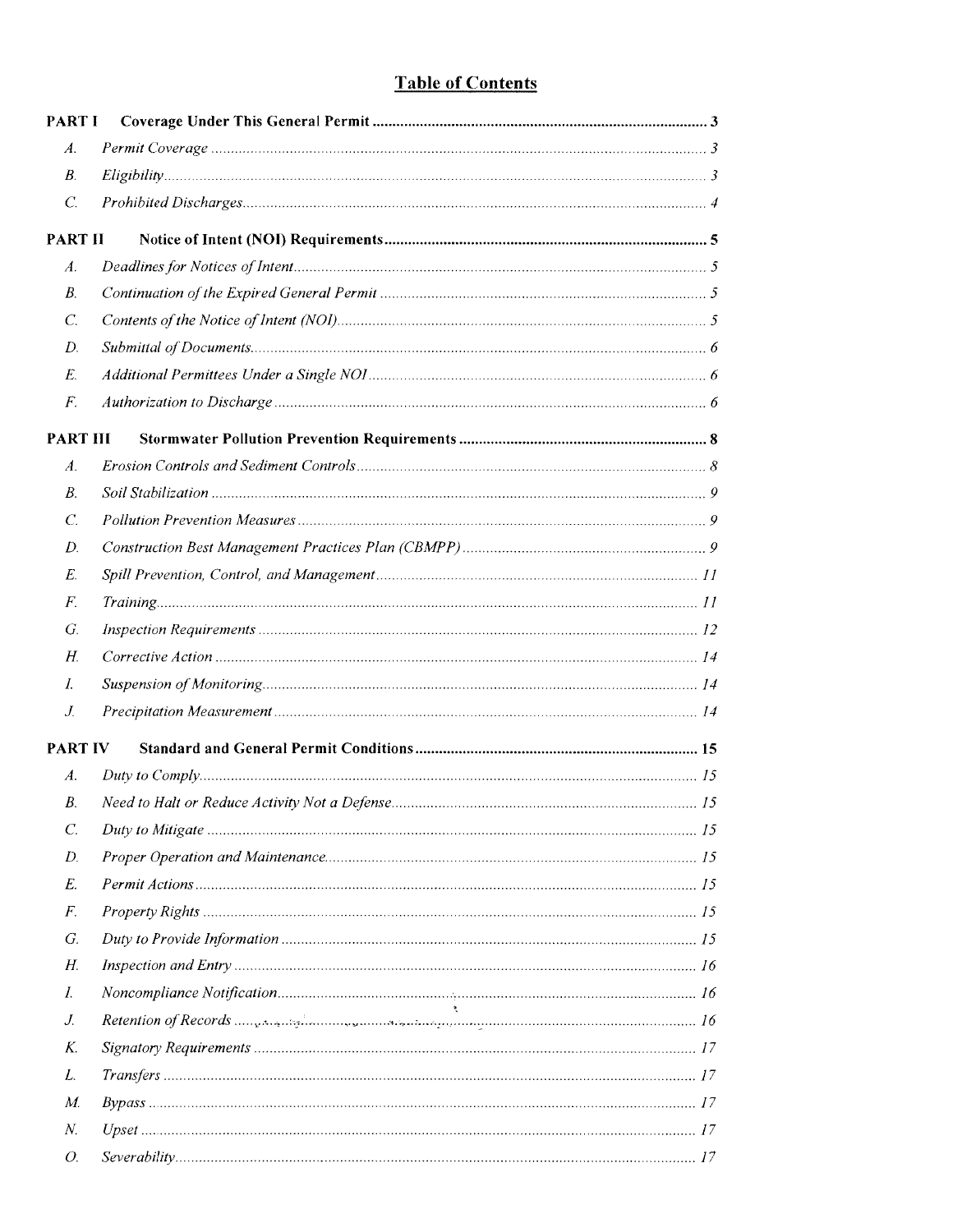| Р.             |  |
|----------------|--|
| Q.             |  |
| R.             |  |
| S.             |  |
| $T_{\cdot}$    |  |
| <b>PART V</b>  |  |
|                |  |
| A.             |  |
| B.             |  |
| $\overline{C}$ |  |
| D              |  |
| E.             |  |

 $\label{eq:1.1} \frac{\partial \phi}{\partial t} = \frac{1}{2} \sum_{i=1}^n \frac{\partial \phi}{\partial x_i} \phi_i^2 + \frac{1}{2} \sum_{i=1}^n \frac{\partial \phi_i}{\partial x_i} \phi_i^2 + \frac{1}{2} \sum_{i=1}^n \frac{\partial \phi_i}{\partial x_i} \phi_i^2 + \frac{1}{2} \sum_{i=1}^n \frac{\partial \phi_i}{\partial x_i} \phi_i^2 + \frac{1}{2} \sum_{i=1}^n \frac{\partial \phi_i}{\partial x_i} \phi_i^2 + \frac{1}{2} \sum_{i=1}^n \frac{\partial \phi_i}{\$ 

 $\label{eq:2} \frac{1}{\sqrt{2}}\int_{0}^{\infty}\frac{1}{\sqrt{2\pi}}\left(\frac{1}{\sqrt{2}}\right)^{2}d\mu_{\rm{eff}}$ 

 $\label{eq:2.1} \frac{1}{2} \sum_{i=1}^n \frac{1}{2} \sum_{j=1}^n \frac{1}{2} \sum_{j=1}^n \frac{1}{2} \sum_{j=1}^n \frac{1}{2} \sum_{j=1}^n \frac{1}{2} \sum_{j=1}^n \frac{1}{2} \sum_{j=1}^n \frac{1}{2} \sum_{j=1}^n \frac{1}{2} \sum_{j=1}^n \frac{1}{2} \sum_{j=1}^n \frac{1}{2} \sum_{j=1}^n \frac{1}{2} \sum_{j=1}^n \frac{1}{2} \sum_{j=1}^n \frac{$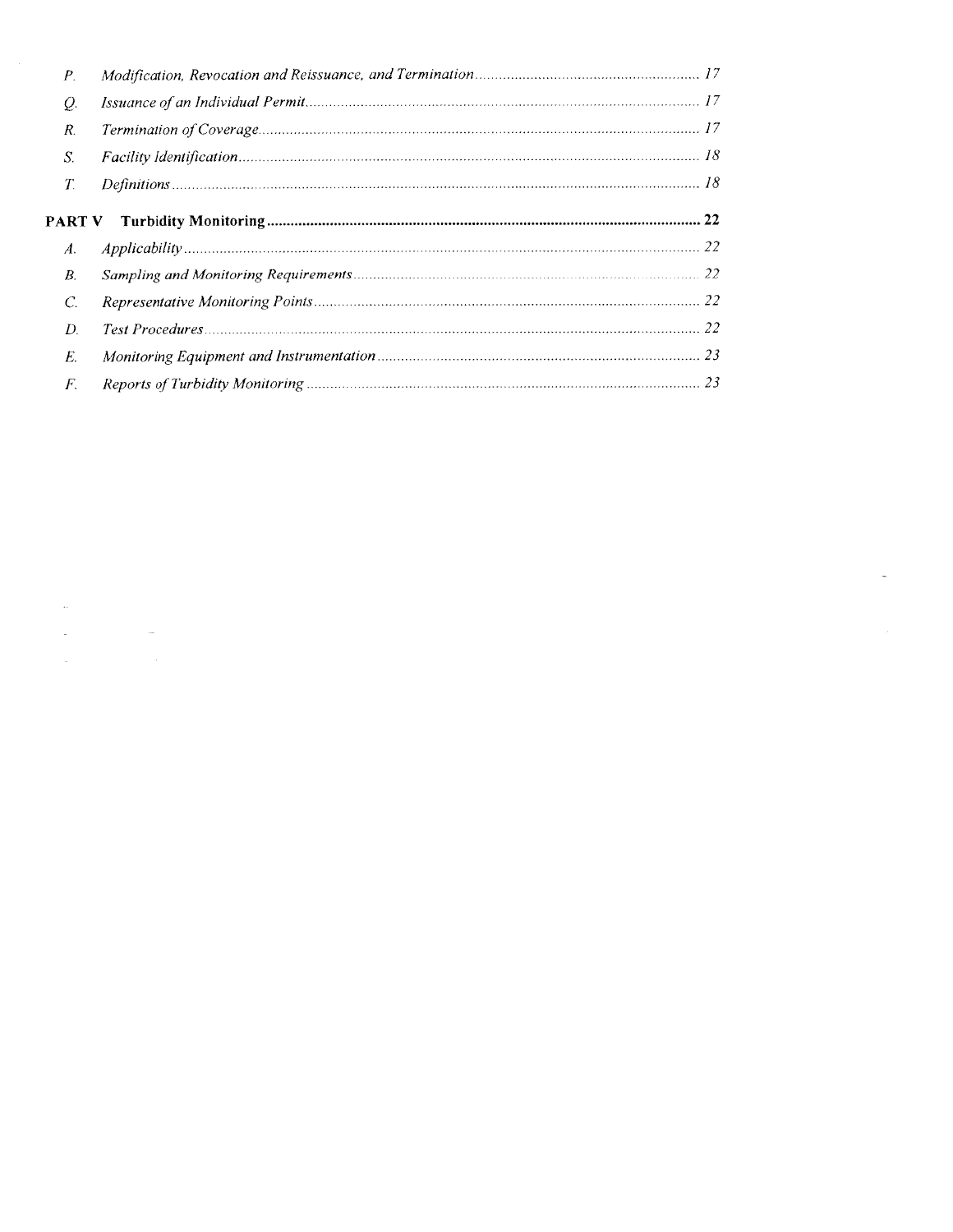# **PART I** Coverage Under This General Permit

#### $\mathbf{A}$ . **Permit Coverage**

This permit authorizes, subject to the conditions of this permit, discharges associated with construction activity that will result in land disturbance equal to or greater than one (1) acre or from construction activities involving less than one (1) acre and which are part of a common plan of development or sale equal to or greater than one  $(1)$  acre occurring on or before, and continuing after the effective date of this permit, except for discharges identified under Part I.C. of the permit. Coverage under this permit is not required for discharges associated with minor land disturbing activities (such as home gardens or individual home landscaping, repairs, maintenance work, fences and other related activities which result in minor soil erosion), animal feeding operation (AFO) or concentrated animal feeding operation (CAFO) construction activity that has been granted NPDES registration coverage pursuant to Chapter 335-6-7, normal agricultural practices and silvicultural operations.

#### **B. Eligibility**

1. Allowable Stormwater Discharges

This permit authorizes the following stormwater discharges:

- (a) Stormwater associated with construction activities defined in Part I.A. of this permit:
- (b) Stormwater discharges determined by the Director to require coverage under this permit;
- (c) Discharges from support activities (e.g., equipment staging yards, material storage areas, excavated material disposal areas, borrow areas) provided:
	- (i) The support activity is directly related to the construction site covered under this permit;
	- (ii) The support activity is not a commercial operation serving multiple unrelated construction projects by different operators, and does not operate beyond the completion of the construction activity at the last construction project it supports; and
	- (iii) Pollutant discharges from support activity areas are minimized to the maximum extent practicable and do not pose a reasonable potential to exceed applicable water quality standards.
- 2. Allowable Non-Stormwater Discharges

This permit authorizes the following non-stormwater discharges provided the non-stormwater component of the discharge is in compliance with Part III.C.:

- (a) Discharges from fire-fighting activities;
- (b) Fire hydrant flushings;
- (c) Waters used to wash vehicles where detergents are not used;
- (d) Water used to control dust;
- (e) Potable water including uncontaminated water line flushings not associated with hydrostatic testing;
- (f) Routine external building wash down associated with construction that does not use detergents:
- (g) Pavement wash waters where spills or leaks of toxic or hazardous materials have not occurred (unless all spilled material has been removed) and where detergents are not used;
- (h) Uncontaminated air conditioning or compressor condensate associated with temporary office trailers and other similar buildings;
- (i) Uncontaminated ground water or spring water;
- (j) Foundation or footing drains where flows are not contaminated with process materials such as solvents;
- (k) Landscape irrigation.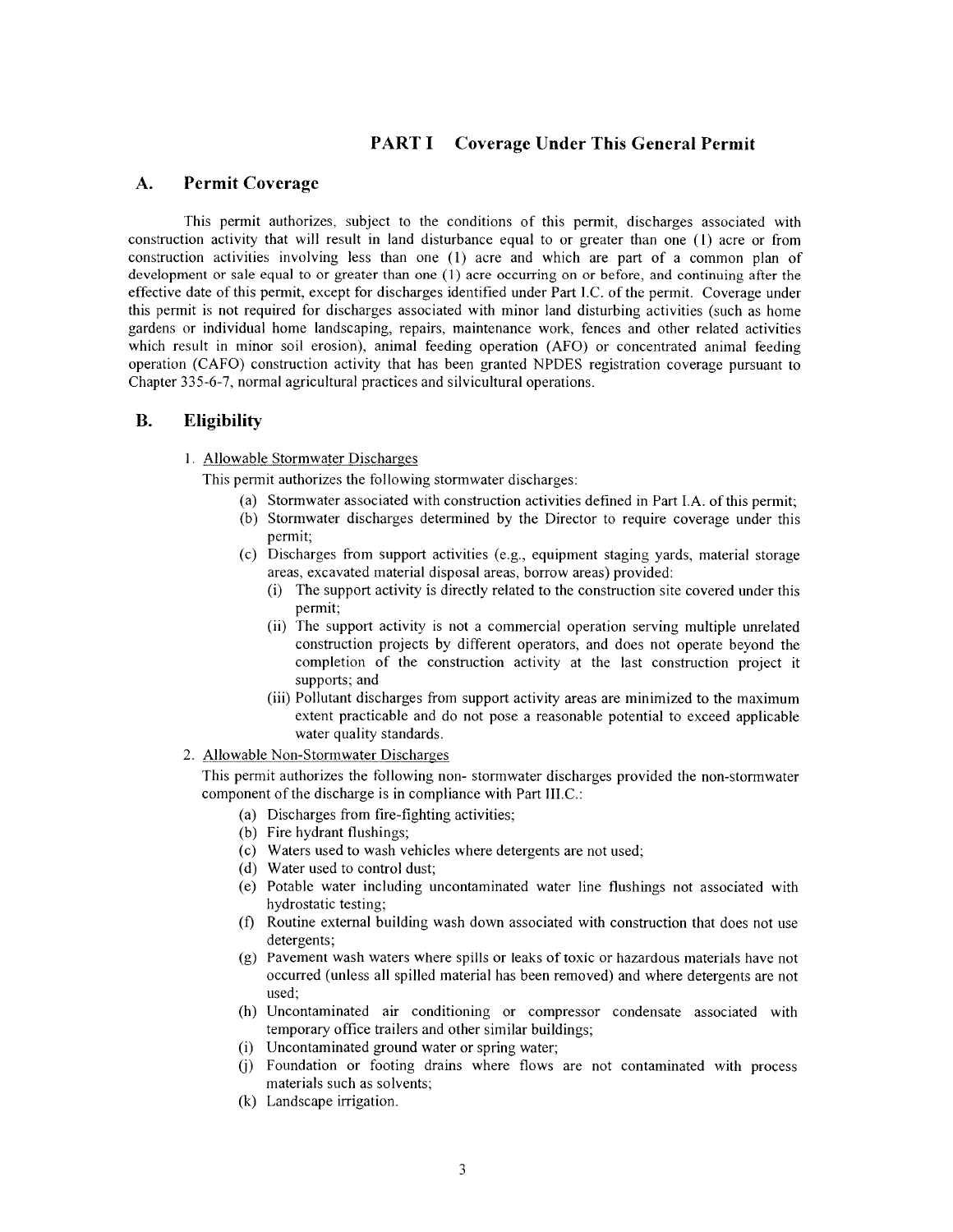#### $\overline{C}$ . **Prohibited Discharges**

The following discharges associated with construction are not authorized by this permit:

- Stormwater discharges that are mixed with sources of non-stormwater unless such stormwater  $1.$ discharges are:
	- (a) In compliance with a separate NPDES permit, or
	- (b) Determined by the Department not to be a contributor of pollutants to waters of the State.
- $2.$ Stormwater discharges currently covered under another NPDES permit;
- Wastewater from washout of concrete, unless managed by an appropriate control;  $3.$
- Wastewater from washout and cleanout of stucco, paint, form release oils, curing compounds  $\mathbf{4}$ and other construction materials;
- 5. Fuels, oils, or other pollutants used in vehicle and equipment operation and maintenance;
- 6. Soaps or solvents used in vehicle and equipment washing;
- 7. Discharges from dewatering activities, including discharges from dewatering of trenches and excavations, unless managed by appropriate controls;
- 8. Discharges to surface waters from sediment basins or impoundments, unless an outlet structure that withdraws water from the surface, unless infeasible, is utilized;
- Discharges where the turbidity of such discharge will cause or contribute to a substantial  $9<sub>1</sub>$ visible contrast with the natural appearance of the receiving water;
- 10. Discharges where the turbidity of such discharge will cause or contribute an increase in the turbidity of the receiving water by more than 50 NTUs above background. For the purposes of determining compliance with this limitation, background will be interpreted as the natural condition of the receiving water without the influence of man-made or man-induced causes. Turbidity levels caused by natural runoff will be included in establishing background levels.
- 11. Discharges of any pollutant into any water for which a total maximum daily load (TMDL) has been finalized or approved by EPA unless the discharge is consistent with the TMDL; and
- 12. Discharges to waters listed on the most recently approved 303(d) list of impaired streams unless the discharge will not cause or contribute to the listed impairment.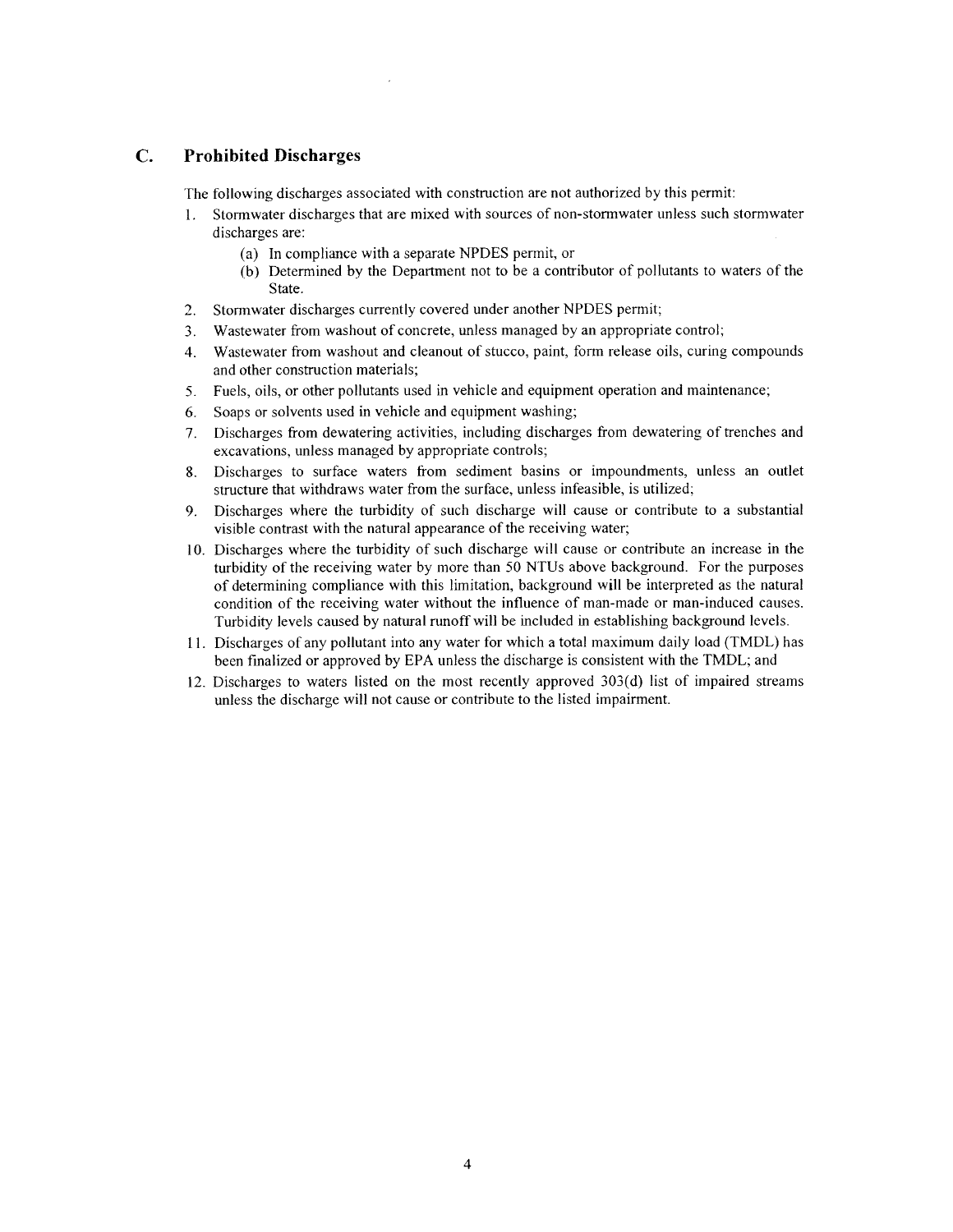# **PART II Notice of Intent (NOI) Requirements**

#### **Deadlines for Notices of Intent** A.

Any person wishing to obtain coverage under this general permit shall submit an NOI in accordance with the following schedule:

- 1. Owners or operators of new construction sites or sites for which a complete and correct NOR has not been submitted to the Department in accordance with ADEM Admin Code r. 335-6-12-.10 prior to the effective date of this general permit must submit a NOI prior to the initiation of construction activity.
- Owners or operators of construction sites that have an expired registration for which a  $2.$ complete and correct NOR has not been submitted to the Department in accordance with ADEM Admin Code r. 335-6-12-.10 prior to the effective date of this general permit must submit a NOI prior to the continuation of construction.
- Owners or operators of construction sites that have submitted a complete and correct NOR to  $3<sub>1</sub>$ the Department in accordance with ADEM Admin Code r. 335-6-12-.10 prior to the effective date of this general permit must submit a NOI at least thirty (30) days prior to the expiration of the NOR.

#### **B. Continuation of the Expired General Permit**

If this permit is not reissued or replaced prior to the expiration date, it will be administratively continued in accordance with the ADEM Administrative Code Chapter 335-6-6 and remain in force and effect if the Permittee submits an updated NOI meeting the requirements of Part II.C. before the expiration of this permit. Any Permittee who was granted permit coverage prior to the expiration date will automatically remain covered by the continued permit until the earlier of:

- Reissuance or replacement of this permit, at which time the Permittee must comply with the  $1.$ Notice of Intent conditions of the new permit to maintain authorization to discharge; or
- $2.$ Issuance of an individual permit; or
- $3<sub>1</sub>$ A formal permit decision by the Department not to reissue this general permit, at which time the Permittee must seek coverage under an alternative general permit or an individual permit.

#### C. **Contents of the Notice of Intent (NOI)**

- 1. The NOI shall include:
	- (a) A general description of the construction activity for which coverage is desired, which shall be in sufficient detail to allow the Department to determine that the stormwater and non-stormwater discharges are included in the category of this general permit.
	- (b) The latitude and longitude to the nearest second of the entrance to the construction site and each point of discharge for which coverage under this general permit is desired. For the purposes of this requirement the entrance to the construction site will be identified as the primary point of access by normal vehicle traffic.
	- (c) Identification of the waterbodies receiving discharges for which coverage under this general permit is desired.
	- (d) The correct fee pursuant to ADEM Admin. Code R. 335-1.
	- (e) A portion or copy of a U.S. Geological Survey map showing the site location.
	- (f) A contact person, address and phone number for the site to be covered under the general permit.
	- (g) For priority construction sites, the NOI must be accompanied by a copy of the CBMPP prepared and certified as required by Part III.D.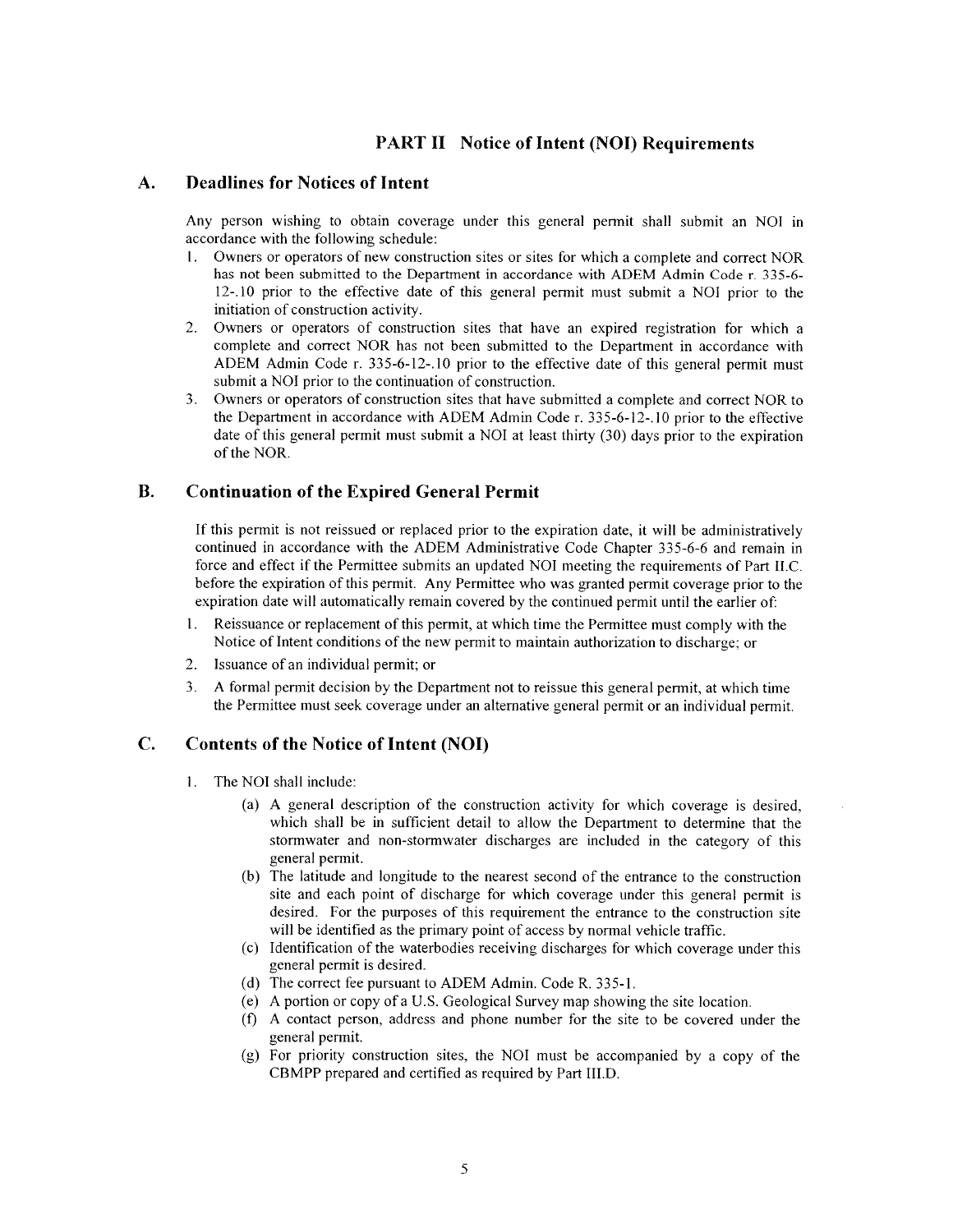- The NOI shall be signed by a person meeting the requirements for signatories under ADEM  $2.$ Admin. Code r. 335-6-6-09 and the person signing the NOI shall make the certification required for submission of documents under ADEM Admin Code r. 335-6-6-.09.
- The NOI shall be signed by a QCP and shall have the following certification statement: "I  $3<sub>1</sub>$ certify under penalty of law that a comprehensive Construction Best Management Practices Plan (CBMPP) for the prevention and minimization of all sources of pollution in stormwater and authorized related process wastewater runoff has been prepared under my supervision for this site/activity, and associated regulated areas/activities. The CBMPP meets the requirements of this permit and if properly implemented and maintained by the operator, discharges of pollutants in stormwater runoff can reasonably be expected to be effectively minimized to the maximum extent practicable according to the requirements of ADEM Administrative Code Chapter 335-6-6-23 and this Permit. The CBMPP describes the erosion and sediment control measures that must be fully implemented and regularly maintained as needed at the permitted site in accordance with sound sediment and erosion control practices to ensure the protection of water quality."

#### D. **Submittal of Documents**

The NOI and all other documents required to be submitted to the Department by this general permit shall be delivered to the following address:

> Alabama Department of Environmental Management **Water Division** Post Office Box 301463 (Zip Code: 36130-1463) 1400 Coliseum Boulevard (Zip Code: 36110-2059) Montgomery, Alabama

#### **Additional Permittees Under a Single NOI** E.

Multiple operators conducting regulated land disturbances in a common plan of development may jointly submit an NOI. An NOI covering multiple operators must include a site plan clearly describing each operator's areas of operational control.

#### F. **Authorization to Discharge**

- Except as otherwise limited by Part II.F.2 or II.F.3., the operator is authorized to discharge in 1. accordance with the requirements of this permit upon the Department's receipt of a complete and timely NOI which meets the requirements of this permit and ADEM Admin. Code r. 335- $6 - 6 - 23$ .
- 2. Coverage under this permit is conditionally granted, and the requirement to submit an NOI is suspended for governmental agencies and utilities for construction activity associated with immediate and effective emergency repairs and response to natural disasters, human health or environmental emergencies, or to avert/avoid imminent, probable, or irreparable harm to the environment or severe property damage. The operator or controlling/participating federal, State, or local government agencies/entities conducting emergency construction activity shall document the emergency condition, ensure compliance with the requirements of this permit to the extent possible, and shall notify the Department as promptly as possible regarding the occurrence of the emergency construction disturbance and measures that have been implemented and are being implemented to protect water quality. Unless the requirement to obtain a permit pursuant to the requirements of this permit are suspended or voided by the Director on a categorical or individual emergency basis, the operator shall submit the appropriate project information, NOI, and the required application fee for construction or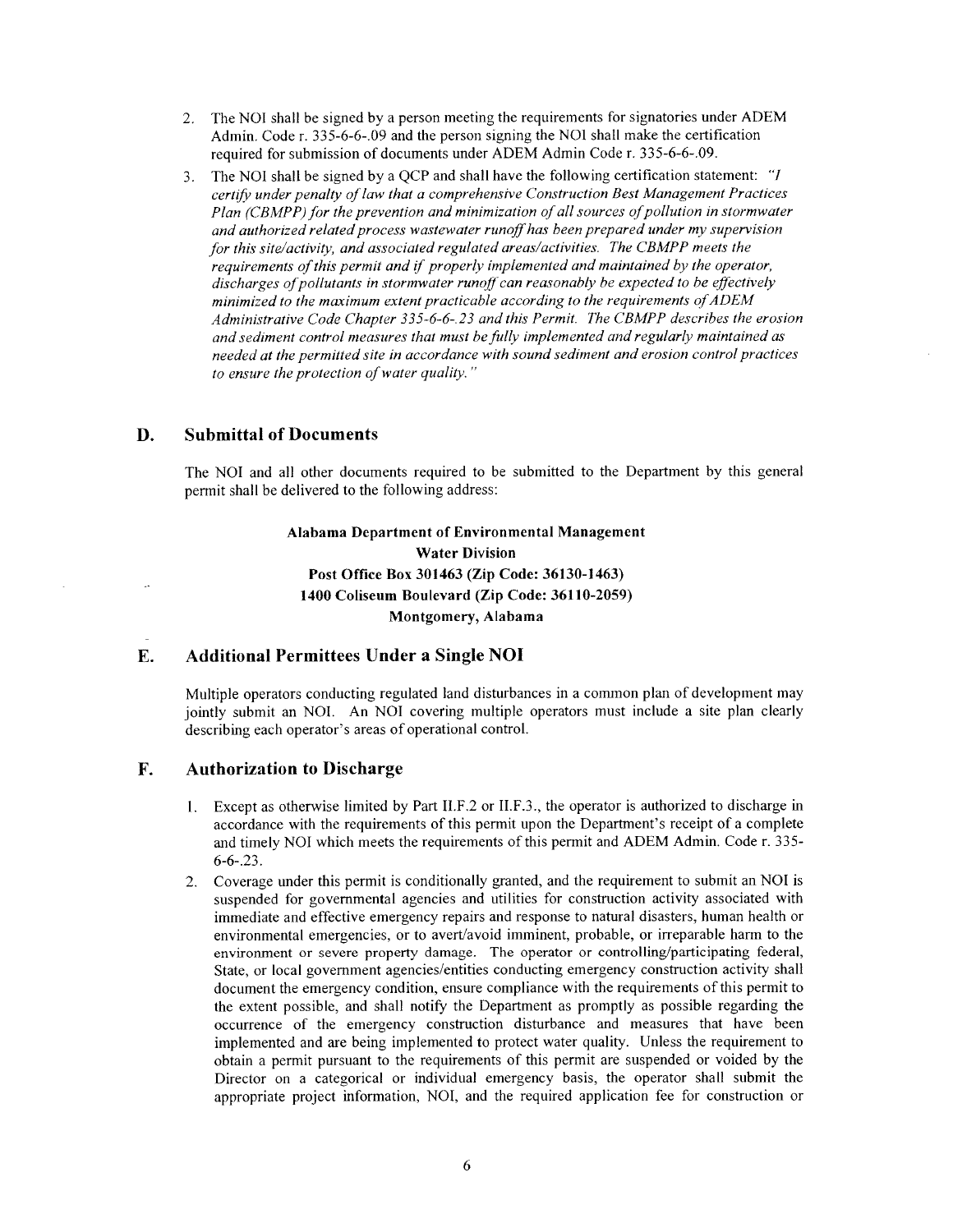reconstruction activity after emergency repairs have been accomplished, according to a schedule acceptable to the Department.

3. For priority construction sites, the operator is authorized to discharge thirty (30) days from the Department's receipt of a complete and technically adequate NOI and CBMPP meeting the requirements of Parts II.C. and III.D, unless, within thirty (30) days from the Department's receipt of the NOI, the Department notifies the operator that additional time is needed to review the NOI and CBMPP. Where the operator receives such notification from the Department, that operator may not discharge until the Department formally acknowledges receipt of a complete and technically adequate NOI and CBMPP.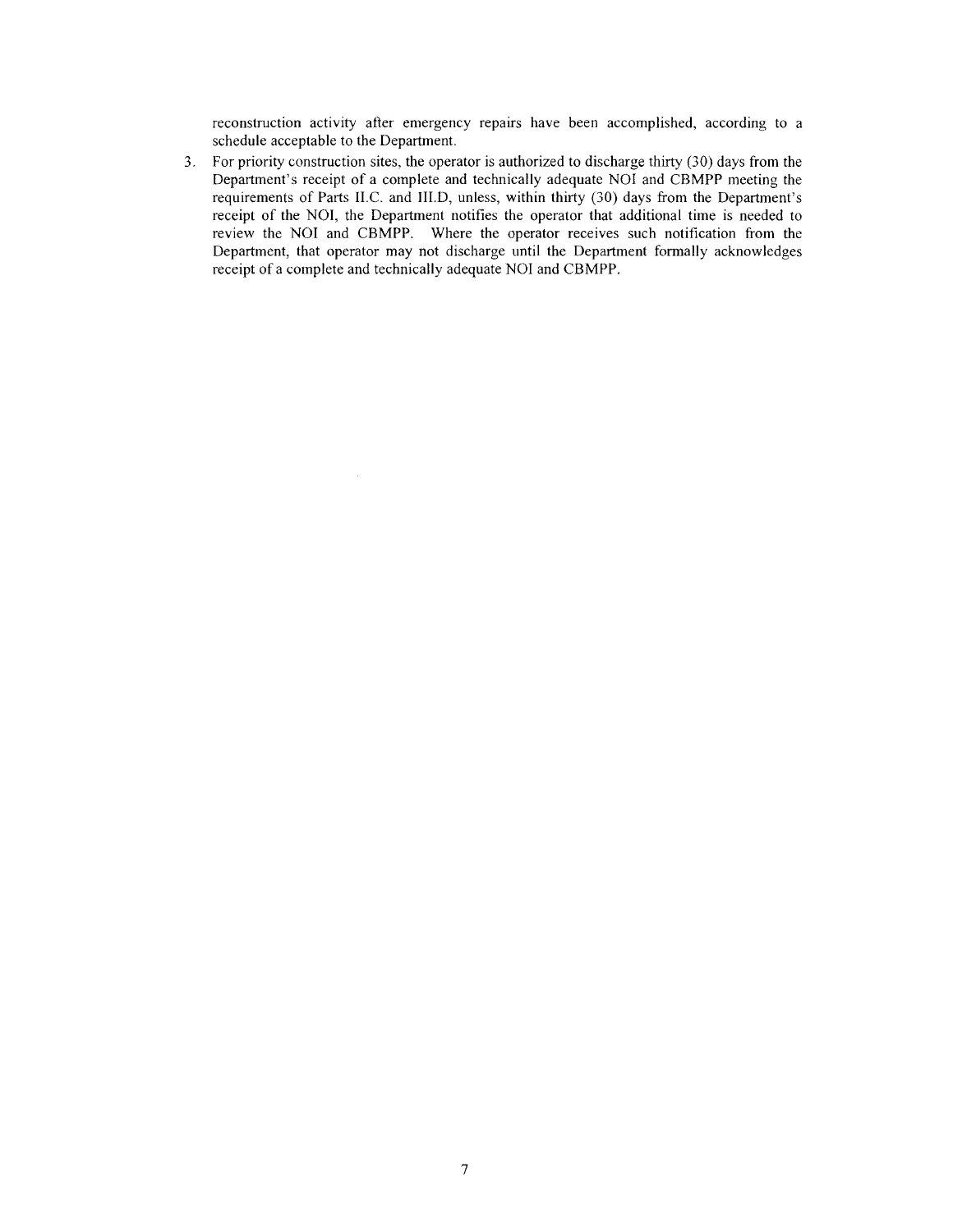# **PART III Stormwater Pollution Prevention Requirements**

The stormwater control requirements in this Part are the technology-based, non-numeric effluent limitations and conditions that apply to all discharges from construction projects eligible for coverage under this permit. These requirements apply the national effluent limitations guidelines and new source performance standards found at 40 CFR Part 450.

Where the requirements in this Part are stricter than any corresponding Federal, State, or local requirements, the requirements in this permit take precedence.

#### **Erosion Controls and Sediment Controls**  $\mathbf{A}$ .

The Permittee shall design, install, and maintain effective erosion controls and sediment controls, appropriate for site conditions to, at a minimum:

- 1. Control stormwater volume and velocity within the site to minimize soil erosion;
- Control stormwater discharges, including both peak flow rates and total stormwater volume,  $2.$ to minimize erosion at outlets and to minimize downstream channel and streambank erosion;
- 3. Minimize the amount of soil exposed during construction activity through the use of project phasing or other appropriate techniques;
- Minimize the disturbance of steep slopes, unless infeasible;  $4.$
- Minimize sediment discharges from the site; 5.
- 6. Minimize the generation of dust;
- Minimize all stream crossings; 7.
- Stabilize all construction entrances and exits; and minimize off-site tracking of sediment from 8. vehicles:
- $9<sub>1</sub>$ Where applicable, install storm drain inlet protection measures to further prevent sediment discharges;
- 10. Provide and maintain natural buffers around surface waters, direct stormwater to vegetated areas to increase sediment removal and maximize stormwater infiltration, unless infeasible;
- 11. Minimize soil compaction and, unless infeasible, preserve topsoil; and
- 12. Implement measures or requirements to achieve the pollutant reductions consistent with a TMDL finalized or approved by EPA. Applicable TMDLs are located and/or can be accessed at http://adem.alabama.gov/programs/water/approvedTMDLs.htm
- 13. Additional Design Requirements
	- (a) Sediment control measures, erosion control measures, and other site management practices must be properly selected based on site-specific conditions, must meet or exceed the technical standards outlined in the Alabama Handbook and the site-specific CBMPP prepared in accordance with Part III.D.
	- (b) Unless specified otherwise by the Alabama Handbook, sediment control measures, erosion control measures, and other site management practices shall be designed and maintained to minimize erosion and maximize sediment removal resulting from a 2-year, 24-hour storm event.
	- (c) The Permittee is encouraged to design the site, the erosion prevention measures, sediment controls measures, and other site management practices with consideration of minimizing stormwater runoff, both during and following construction, including facilitating the use of low-impact development (LID) and green technologies.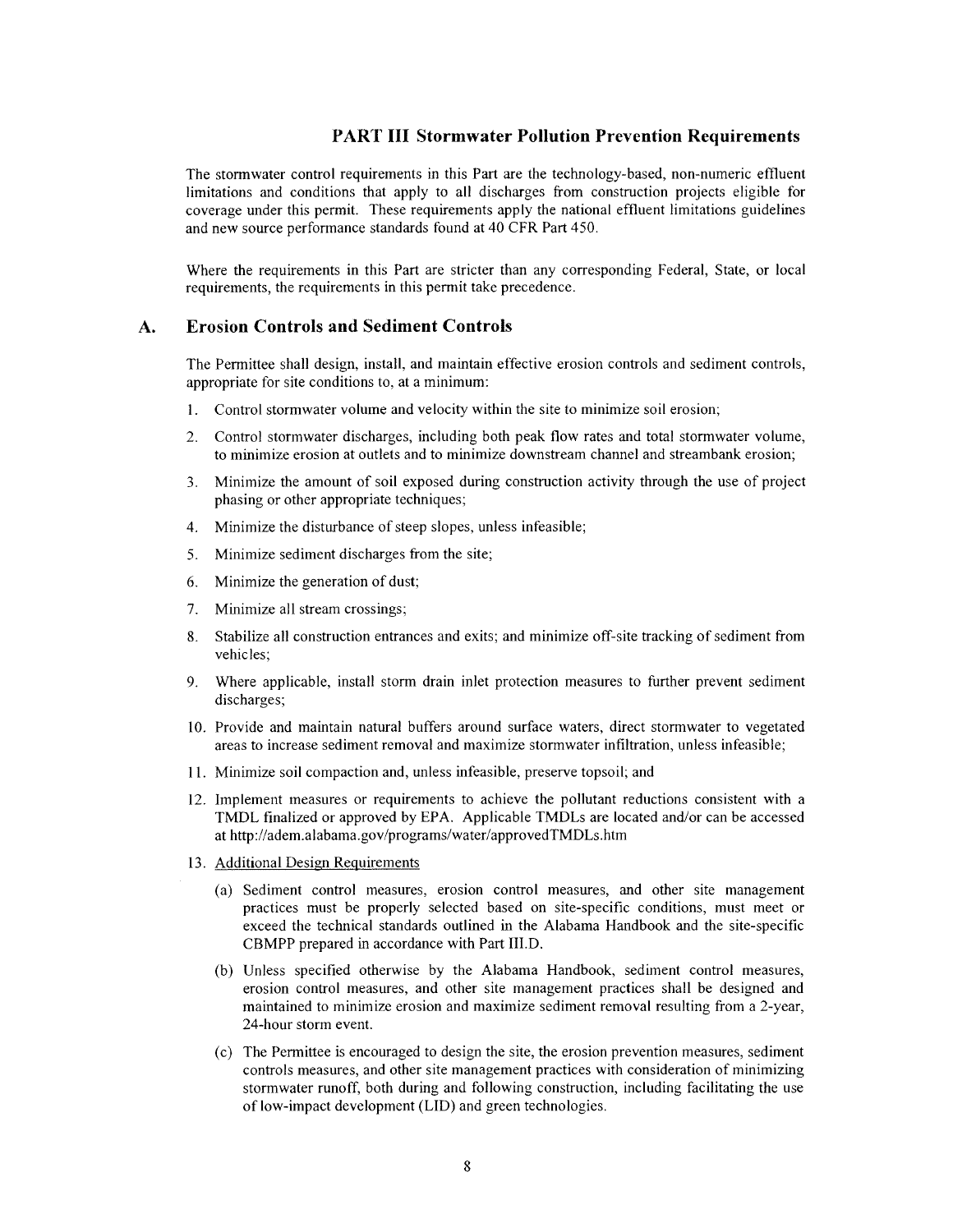#### **B. Soil Stabilization**

Final stabilization of disturbed areas must, at a minimum, be initiated immediately whenever any clearing, grading, excavating or other earth disturbing activities have permanently ceased on any portion of the site. Temporary stabilization of disturbed areas must be initiated immediately whenever work toward project completion and final stabilization of any portion of the site has temporarily ceased on any portion of the site and will not resume for a period exceeding thirteen (13) calendar days.

#### $\mathbf{C}$ . **Pollution Prevention Measures**

The Permittee must design, install, implement, and maintain effective pollution prevention measures to minimize the discharge of pollutants. At a minimum, such measures must be designed, installed, implemented and maintained to:

- Minimize the discharge of pollutants from equipment and vehicle washing, wheel wash water,  $1.$ concrete washout, and other wash waters. Wash waters must be treated in a sediment basin or alternative control that provides equivalent or better treatment prior to discharge;
- $2.$ Minimize the exposure of building materials, building products, construction wastes, trash, landscape materials, fertilizers, pesticides, herbicides, detergents, sanitary waste and other materials present on the site to precipitation and to stormwater; and
- 3. Minimize the discharge of pollutants from any spills and leaks from, including but not limited to vehicles; mechanical equipment; chemical storage; and refueling activities.

#### D. **Construction Best Management Practices Plan (CBMPP)**

- Except as provided by Part II.F.2, construction activity may not commence until a CBMPP  $1<sup>1</sup>$ has been prepared in a format acceptable to the Department and certified by a QCP as adequate to meet the requirements of this permit.
- 2. The Permittee shall properly implement and regularly maintain the controls, practices, devices, and measures specified in the CBMPP.
- The CBMPP shall include:  $\overline{3}$ .
	- (a) A general description of the construction site activity, including:
		- (i) The function of the construction site activity (e.g. residential subdivision, shopping mall, highway, etc.); and
		- (ii) Identification of all known operators of the construction site, and the areas of the site over which each operator has control;
	- (b) A description of the intended sequence of major activities which disturb soils, including but not limited to, grubbing, excavation, and/or grading;
	- (c) Estimates of the total area expected to be disturbed by grubbing, excavation, and/or grading, including offsite borrow and fill areas;
	- (d) A detailed description of the erosion controls, sediment controls, and management practices to be implemented at the site during each sequence of activity in accordance with Part III.A;
	- (e) A detailed description of controls needed to meet State water quality standards, waste load allocations or other measures necessary for consistency with applicable TMDLs finalized or approved by EPA;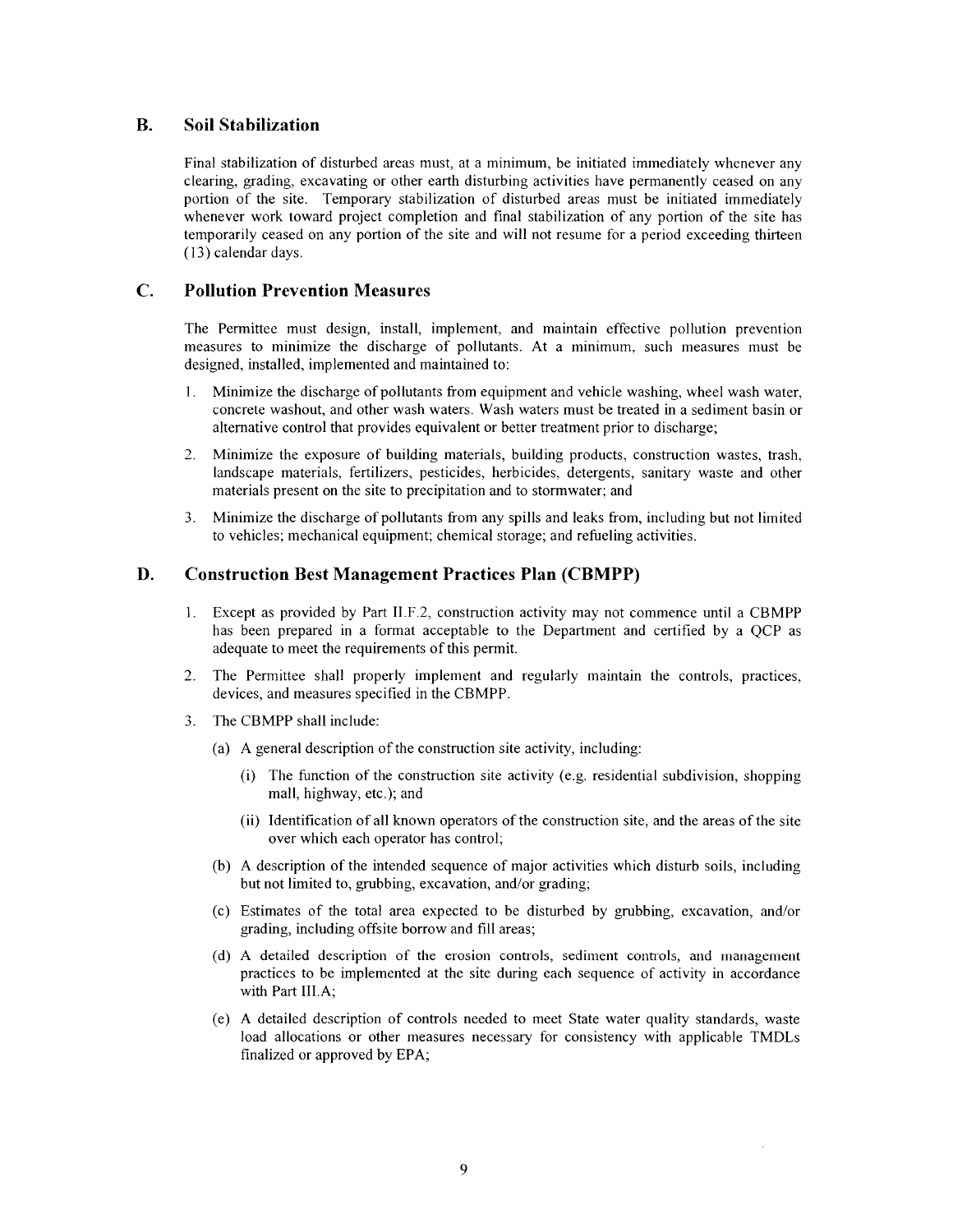- (f) A detailed description of enhanced or special controls needed to prevent or eliminate discharges of sediment and other pollutants of concern from priority construction sites, to the maximum extent practicable;
- (g) A description of temporary and permanent stabilization practices, including a schedule and/or sequence for implementation;
- (h) A description of energy or flow velocity dissipation devices at discharge locations and along the length of any outfall channel:
- (i) Identification of all allowable sources of non-stormwater discharges listed in Part I.B.2, except for flows from fire fighting activities that are or may be combined with stormwater discharges associated with construction activity at the site;
- (j) A description of the pollution prevention measures used to manage non-stormwater discharges;
- (k) A description of the best management practices to be installed during site construction and operated and maintained following final stabilization at sites where the postconstruction volumes or velocities of stormwater runoff are significantly different from conditions existing prior to the construction activity;
- (I) A site topographic map (e.g. USGS quadrangle map), clearly showing:
	- (i) Sufficient detail to identify the location of the construction site;
	- (ii) For non-linear projects, pre-construction contours at a sufficient interval to adequately determine pre-construction stormwater runoff patterns throughout the site. These pre-construction contours must be certified by a professional engineer or land surveyor presently licensed by the Board of Registration for Professional Engineers and Land Surveyors;
	- (iii) The external and internal (if subdivided) property boundaries of the project;
	- (iv) Areas to be disturbed by excavation, grading, or other activities;
	- (v) Identification of sediment control measures, erosion control measures, planned stabilization measures, and other site management practices;
	- (vi) Locations of all waters of the state within a 1 mile radius of the site
	- (vii) Locations of wetlands and riparian zones;
	- (viii) Locations of all points of discharge to waters of the State; and
	- (ix) Locations of all points of discharge to waters of the State; and
	- (x) Locations of all stormwater monitoring points.
- (m) A description of procedures for:
	- Sweeping or removal of sediment and other debris that has been tracked from  $(i)$ the site or deposited from the site onto streets and other paved surfaces;
	- $(ii)$ Removal of sediment or other pollutants that have accumulated in or near any sediment control measures, stormwater conveyance channels, storm drain inlets, or water course conveyance within or immediately outside of the construction site; and
	- $(iii)$ Removal of accumulated sediment that has been trapped by sediment control measures at the site, in accordance with applicable maintenance requirements covered under this permit.
- (n) A description of the procedures for handling and disposing of wastes generated at the site, including, but not limited to, clearing and demolition debris, sediment removed from the site, construction and domestic waste, hazardous or toxic waste, and sanitary waste.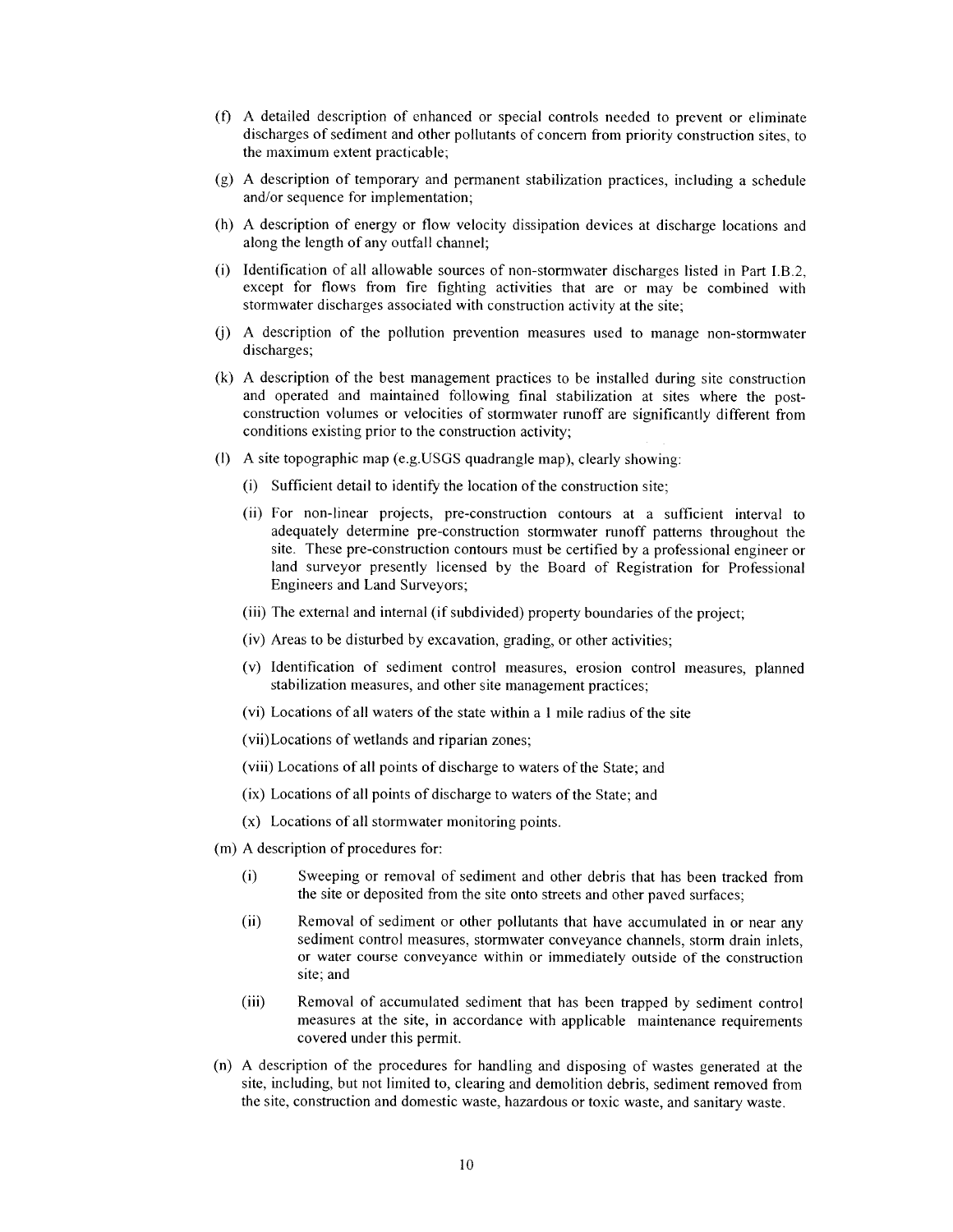- 4. Maintain an Updated CBMPP
	- (a) The CBMPP shall be updated as necessary to address changes in the construction activity, site weather patterns, new TMDLs finalized or approved by EPA, new 303(d) listings approved by EPA, or manufacturer specifications for specific control technologies.
	- (b) The CBMPP shall be amended if inspections or investigations by site staff or by local, state, or federal officials determine that the existing sediment control measures, erosion control measures, or other site management practices are ineffective or do not meet the requirements of this permit. All necessary modifications to the CBMPP shall be made within seven (7) calendar days following notification of the inspection unless granted an extension of time by the Department.
	- (c) If existing sediment control measures, erosion control measures, or other site management practices prove ineffective in protecting water quality or need to be modified; or if additional sediment control measures, erosion control measures, or other site management practices are necessary to meet the requirements of Part III.A. B. C. and E., implementation shall be completed before the next storm event whenever practicable. If implementation before the next storm event is impracticable, then new land disturbance activities must cease until the modified or additional controls can be implemented.
	- (d) A copy of the CBMPP shall be maintained at the site during normal operating hours as defined by Part IV. T. of this permit when regulated land disturbing activities are occurring.

#### E. **Spill Prevention, Control, and Management**

The Permittee shall prepare, implement, and maintain a Spill Prevention, Control and Countermeasures (SPCC) Plan in accordance with 40 CFR Part 112 and ADEM Admin Code  $r.335-6-6-12(r)$  for all applicable onsite petroleum storage tanks. The Permittee shall also prepare, implement, and maintain a SPCC Plan in accordance with ADEM Admin Code r.335-6- $6-12(r)$  for any stored pollutant(s) that may, if spilled, be reasonably expected to enter a water of the state or the collection system for a publicly or privately owned treatment works. The SPCC Plan(s) shall be maintained as a separate document or as part of the CBMPP Plan required in Part III.D. above. The Permittee shall implement appropriate structural and/or non-structural spill prevention, control, and/or management sufficient to prevent any spills of pollutants from entering a water of the state or a publicly or privately owned treatment works. The plan(s) must be consistent with the requirements of 40 CFR Part 112 and/or ADEM Admin Code r.335-6-6-.12(r). Any containment system used to implement this requirement shall be constructed of materials compatible with the substance(s) contained and of materials which shall prevent the contamination of groundwater and shall be capable of retaining 110 percent of the volume of the largest container of pollutants for which the containment system is provided. The Permittee shall maintain onsite or have readily available sufficient oil & grease absorbing material and aflotation booms to contain and clean-up fuel or chemical spills and leaks. Soil contaminated by paint or chemical spills, oil spills, etc. must be immediately cleaned up, remediated, or be removed and disposed of in a Department approved manner.

#### F. **Training**

Unless the Permittee has employed or contracted with a QCP that performs duties as required by this permit, and the QCP is readily available and able to be present onsite as often as is necessary to ensure full compliance with the requirements of this permit, the Permittee shall ensure that: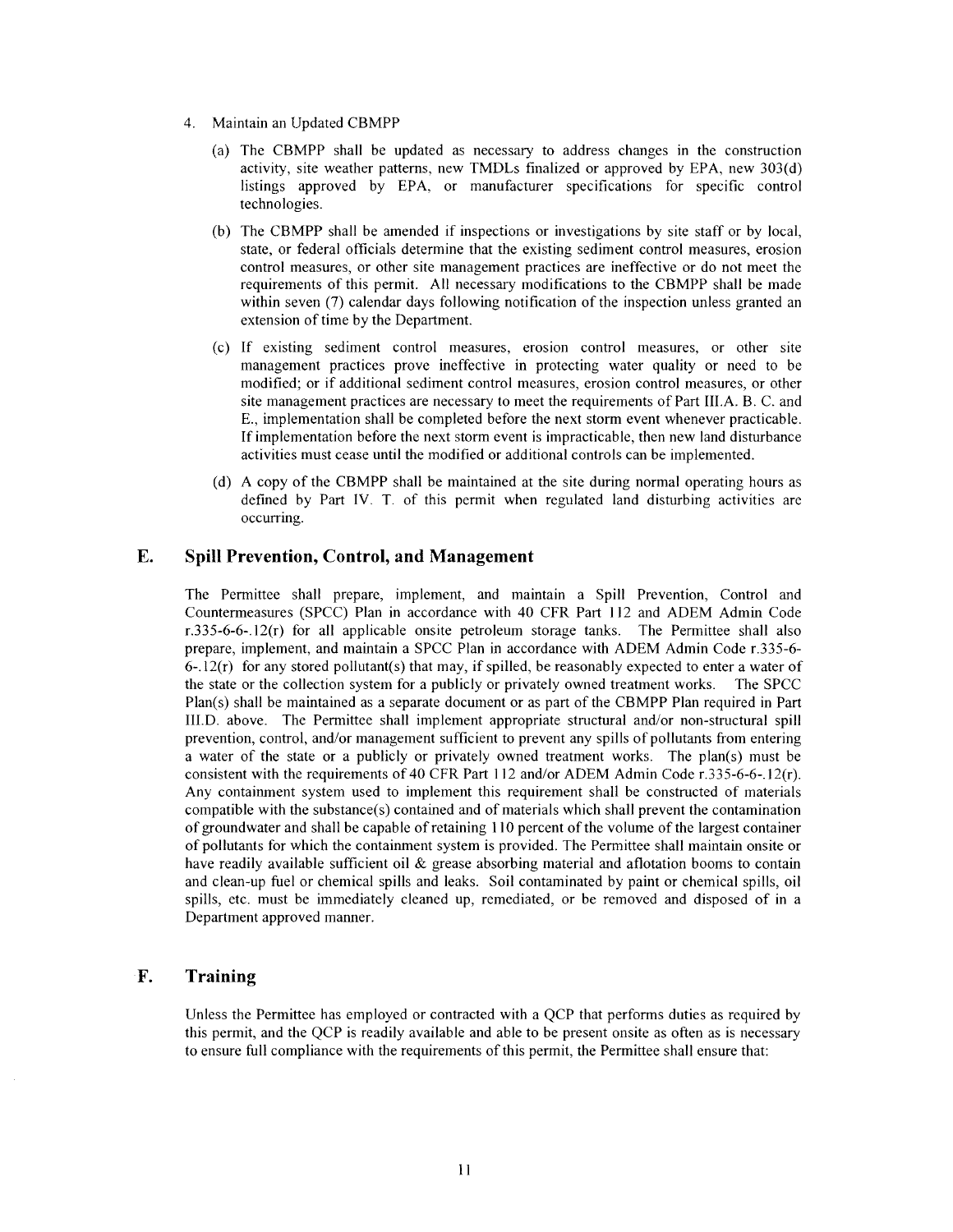- 1. At least one onsite employee shall be certified as a Qualified Credentialed Inspector (QCI) by completing an initial training and annual refreshers through an ADEM-approved Qualified Credentialed Inspector Program (QCIP) conducted by a cooperating training entity.
- The QCIP must be approved by the Department prior to use and provide training in the  $2.$ following areas:
	- (a) The applicable requirements of the Alabama NPDES rules;
	- (b) The requirements of this permit;
	- (c) The evaluation of construction sites to ensure that QCP designed and certified erosion controls and sediment controls detailed in a CBMPP are effectively implemented and maintained:
	- (d) The evaluation of conveyance structures, receiving waters and adjacent impacted offsite areas to ensure the protection of water quality and compliance with the requirements of this permit; and
	- (e) The general operation of a turbidity meter or similar device intended for the measurement of turbidity.
- Each individual holding a QCI Certification need not be on-site continuously and they may  $3.$ conduct site inspections at multiple sites permitted by them or their employer.
- Each individual holding QCI certification shall obtain annual certification of satisfactory 4. completion of formal refresher education or training regarding general erosion controls and sediment controls, the requirements of this permit, and the general operation of a turbidity meter or similar device intended for the measurement of turbidity. The refresher training requirements, including but not limited to, appropriate curricula, course content, course length, and any participant testing, shall be subject to acceptance by the Director prior to use.

#### **Inspection Requirements**  $G<sub>r</sub>$

- 1. Daily Observations
	- (a) Each day there is activity at the site, the Permittee shall visually observe that portion of the construction project where active disturbance, work, or construction occurred to note any rainfall measurements occurring since the previous observation, and any apparent BMP deficiencies in the area of active disturbance.
	- (b) Such daily observations may be performed by appropriate site personnel.
	- (c) The Permittee shall maintain a log of all daily observations and record in such log any rainfall measurements and BMP deficiencies observed.
- Site Inspections  $2.$ 
	- (a) A site inspection shall consist of a complete and comprehensive observation of the entire construction site including all areas of land disturbance, areas used for storage of materials that are exposed to precipitation, affected ditches and other stormwater conveyances, as well as all outfalls, receiving waters and stream banks to determine if, and ensure that:
		- Effective erosion controls and sediment controls have been fully implemented  $(i)$ and maintained in accordance with this permit, the site CBMPP, and the Alabama Handbook;
		- Pollutant discharges have been prevented/minimized to the maximum extent  $(ii)$ practicable, and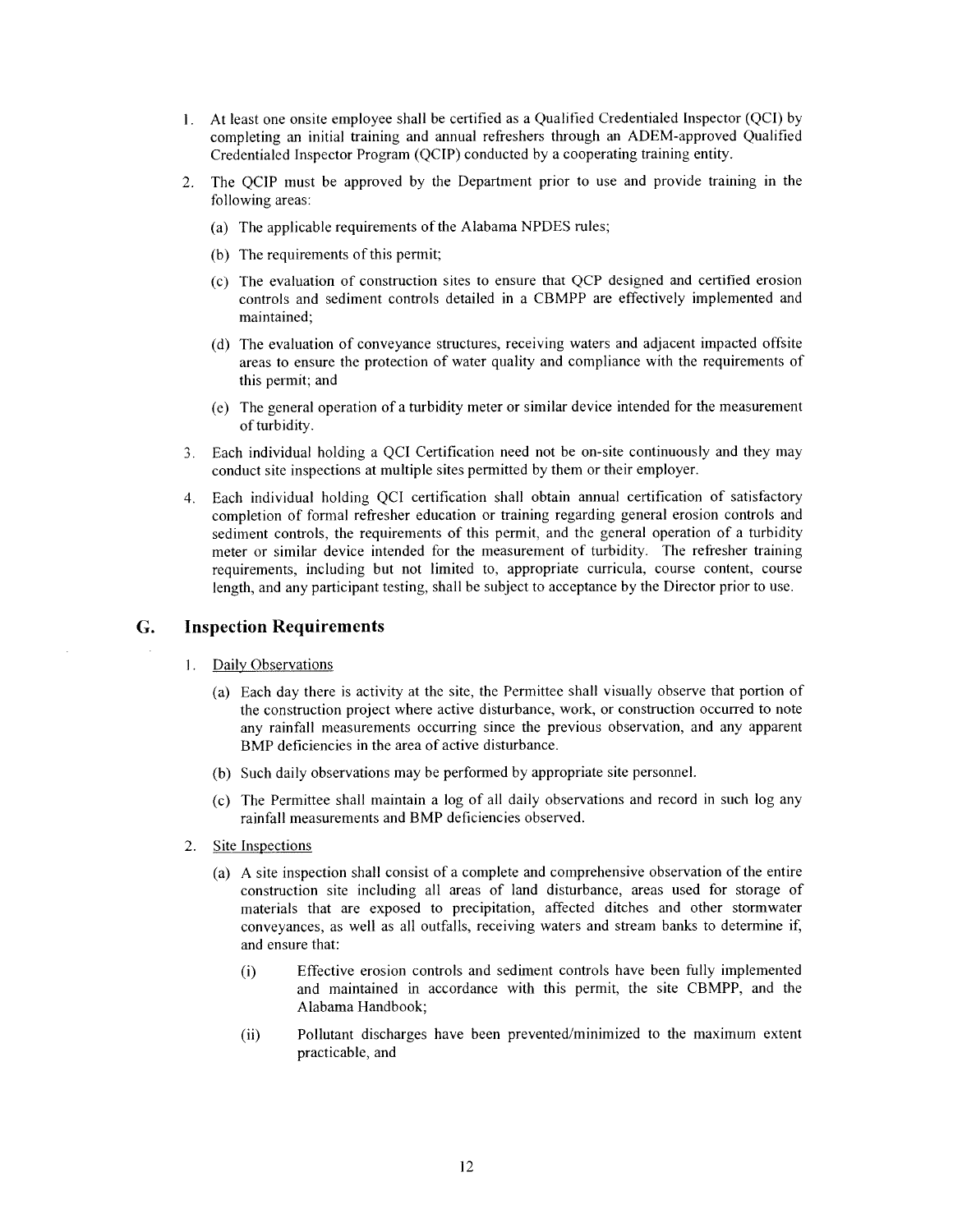- $(iii)$ Discharges do not result in a contravention of applicable State water quality standards for the receiving stream(s) or other waters impacted or affected by the Permittee.
- (b) Site inspections shall be performed by a QCI, QCP, a qualified person under the direct supervision of a QCP.
- (c) For non-linear projects, a site inspection shall be performed once each month and after any qualifying precipitation event, commencing as promptly as possible, but no later than 24-hours after resuming or continuing active construction or disturbance, and completed no later than 72-hours following the qualifying precipitation event;
- (d) For linear projects where active construction or areas where perennial vegetation has not been fully established, meeting the definition of final stabilization, a site inspection shall be performed after any qualifying precipitation event since the last inspection, beginning as promptly as possible, but no later than 24-hours after resuming or continuing active construction or disturbance and completed no later than five (5) days after the qualifying precipitation event;
- (e) A site inspection shall also be performed as often as is necessary until any poorly functioning erosion controls or sediment controls, non-compliant discharges, or any other deficiencies observed during a prior inspection are corrected and documented as being in compliance with the requirements of this permit.
- (f) On all active disturbance, dredging, excavation, or construction undertaken or located within the banks of a waterbody, including but not limited to, equipment/vehicle crossings, pipelines, or other transmission line installation, conveyor structure installation, and waterbody relocation, streambank stabilization, or other alterations, a site inspection shall be performed at least once a week and as often as is necessary until the disturbance/activity impacting the waterbody is complete and reclamation or effective stormwater quality remediation is achieved.
- $(g)$  The inspection shall be recorded in a written format acceptable to the Department. The inspection record shall include:
	- $(i)$ The site name and location, discharge point number, date, time and exact place of any sampling performed;
	- $(ii)$ The name(s) of person(s) who performed the inspection and/or obtained any samples or measurements taken;
	- The dates and times of the inspection and any samples or measurements taken;  $(iii)$
	- A description of any sampling and analytical techniques or methods used,  $(iv)$ including source of method and method number;
	- $(v)$ The results of any analyses performed;
	- $(vi)$ Weather conditions at the time of the inspection;
	- Description of any discharges of sediment or other pollutants from the site;  $(vii)$
	- Locations of discharges of sediment or other pollutants from the site;  $(viii)$
	- $(ix)$ Locations of BMPs that need to be maintained;
	- Locations of BMPs that failed to operate as designed;  $(x)$
	- $(xi)$ Locations where BMPs required by the CBMPP are not installed or installed in a manner inconsistent with the CBMPP; and
	- $(xii)$ Locations where additional BMPs are needed that did not exist at the time of the inspection. This requirement is applicable only to site inspections performed by a OCP or qualified persons under the direct supervision of a OCP.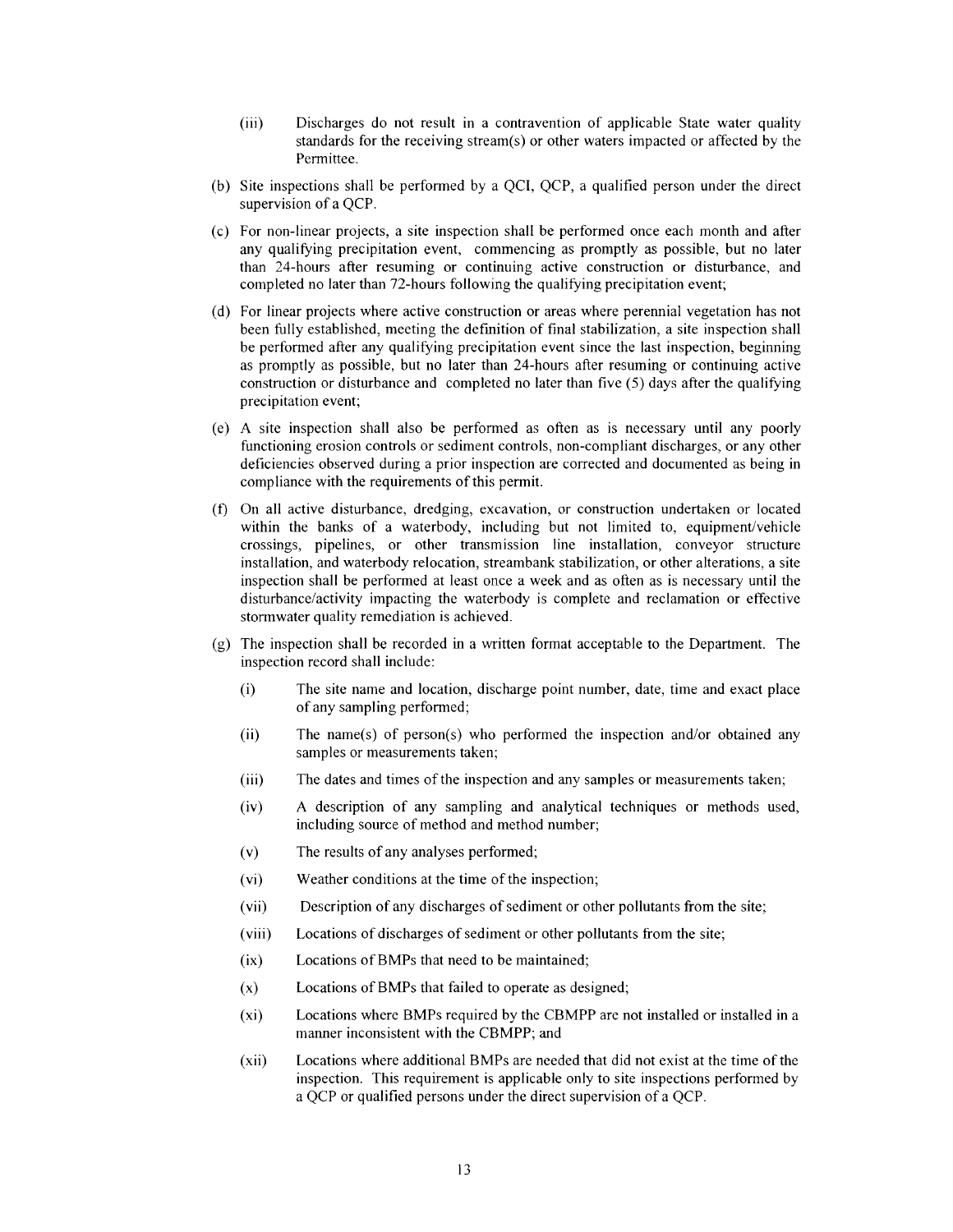- **CBMPP** Evaluations  $3.$ 
	- (a) The QCP shall perform an onsite evaluation of all erosion and sediment controls being implemented for adequacy and consistency with site conditions.
	- (b) The CBMPP evaluation shall be performed as often as necessary until poorly functioning or damaged erosion controls or sediment controls are corrected, and, at a minimum, once every six months.
	- (c) If, based on the CBMPP evaluation, the QCP identifies any needed modifications or additions to erosion and sediment controls, the CBMPP shall be updated in accordance with Part III.D.4.
	- (d) The Permittee shall maintain appropriate documentation of the CBMPP evaluation.

#### H. **Corrective Action**

- 1. Any poorly functioning erosion controls or sediment controls, non-compliant discharges, or any other deficiencies observed during the inspections required under Part III.G.2 shall be corrected as soon as possible, but not to exceed five  $(5)$  days of the inspection unless prevented by unsafe weather conditions.
- In the event of a breach of a sediment basin/pond temporary containment measures shall be  $2.$ taken within 24 hours after the inspection. Permanent corrective measures shall be implemented within five (5) days of the inspection; however, if permanent corrective measures cannot be implemented within the timeframes provided herein the Permittee shall contact the Department; and
- The operator shall promptly take all reasonable steps to remove, to the maximum extent 3. practical, pollutants deposited offsite or in any waterbody or stormwater conveyance structure.

#### L. **Suspension of Monitoring**

Suspension of applicable monitoring and inspection requirements for phased projects or developments may be granted provided:

- The Department is notified in writing at least thirty days prior to the requested suspension; 1.
- The Permittee and the QCP certify in the request that all disturbance has been graded,  $\overline{2}$ . stabilized, and/or fully vegetated or otherwise permanently covered, and that appropriate, effective steps have been and will be taken by the Permittee to ensure compliance with the requirements of this permit and commit that these measures will remain continually effective until the permit is properly terminated.
- The Permittee notifies the Department prior to resumption of disturbance or commencement 3. of the next phase of development and the Permittee complies with the requirements of this Permit prior to commencement of additional disturbance.

#### J. **Precipitation Measurement**

The Permittee shall measure and record all precipitation occurring at the construction site. Precipitation measurements shall be taken using continuous recorders or daily readings of an onsite rain gauge or other measurement device acceptable to the Department. Precipitation measurements must be representative of the Permittee's site.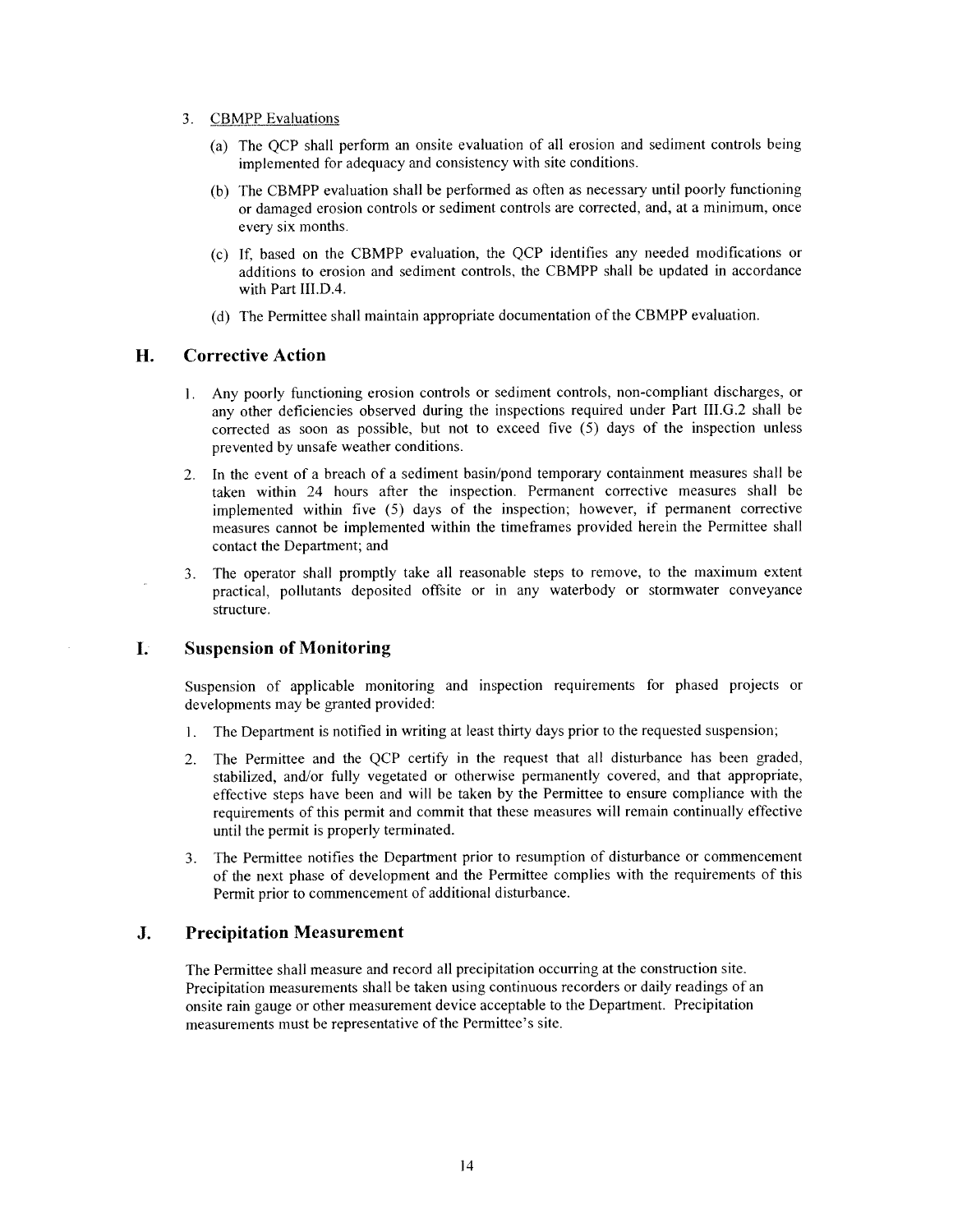# **PART IV Standard and General Permit Conditions**

#### A. **Duty to Comply**

- $\mathbf{1}$ The Permittee must comply with all conditions of the permit. Any permit noncompliance constitutes a violation of the AWPCA and the FWPCA and is grounds for enforcement action, or for termination or denial of coverage under this permit.
- Any person who violates a permit condition is subject to a civil penalty as authorized by Code  $\overline{2}$ . of Alabama (1975)  $\S22$ -22A-5(18) (1987 Cum. Supp.) and/or a criminal penalty as authorized by the AWPCA.

#### **B. Need to Halt or Reduce Activity Not a Defense**

It shall not be a defense for the Permittee in an enforcement action that it would have been necessary to halt or reduce construction activities in order to maintain compliance with the conditions of the permit.

#### $\mathbf{C}$ . **Duty to Mitigate**

The Permittee shall take all reasonable steps to mitigate or prevent any violation of the permit or to minimize or prevent any adverse impact of any permit violation.

#### D. **Proper Operation and Maintenance**

The Permittee shall at all times properly operate and maintain all facilities and systems of treatment and control (and related appurtenances) which are installed or used by the Permittee to achieve compliance with the conditions of this permit. Proper operation and maintenance includes effective performance, adequate funding, adequate operator staffing and training, and adequate laboratory and process controls, including appropriate quality assurance procedures. Operation of backup or auxiliary facilities is required only when necessary to achieve compliance with the conditions of this permit.

#### E. **Permit Actions**

This permit may be modified, revoked and reissued, suspended, or terminated for cause. The filing of a request by the Permittee for a permit modification, revocation and re-issuance, or termination, or a notification of planned changes or anticipated noncompliance does not stay any permit condition.

#### F. **Property Rights**

This permit does not convey any property rights of any sort or any exclusive privilege.

#### G. **Duty to Provide Information**

- $1.$ The Permittee shall furnish to the Director, within a reasonable time, any information which the Director may request to determine whether cause exists for modifying, revoking and reissuing, suspending, or terminating this permit or to determine compliance with this Permit. The Permittee shall also furnish to the Director upon request, copies of records required to be kept by this Permit.
- $2.$ The Permittee shall inform the Director in writing of any change in the Permittee's mailing address or telephone number or in the Permittee's designation of a facility contact or officer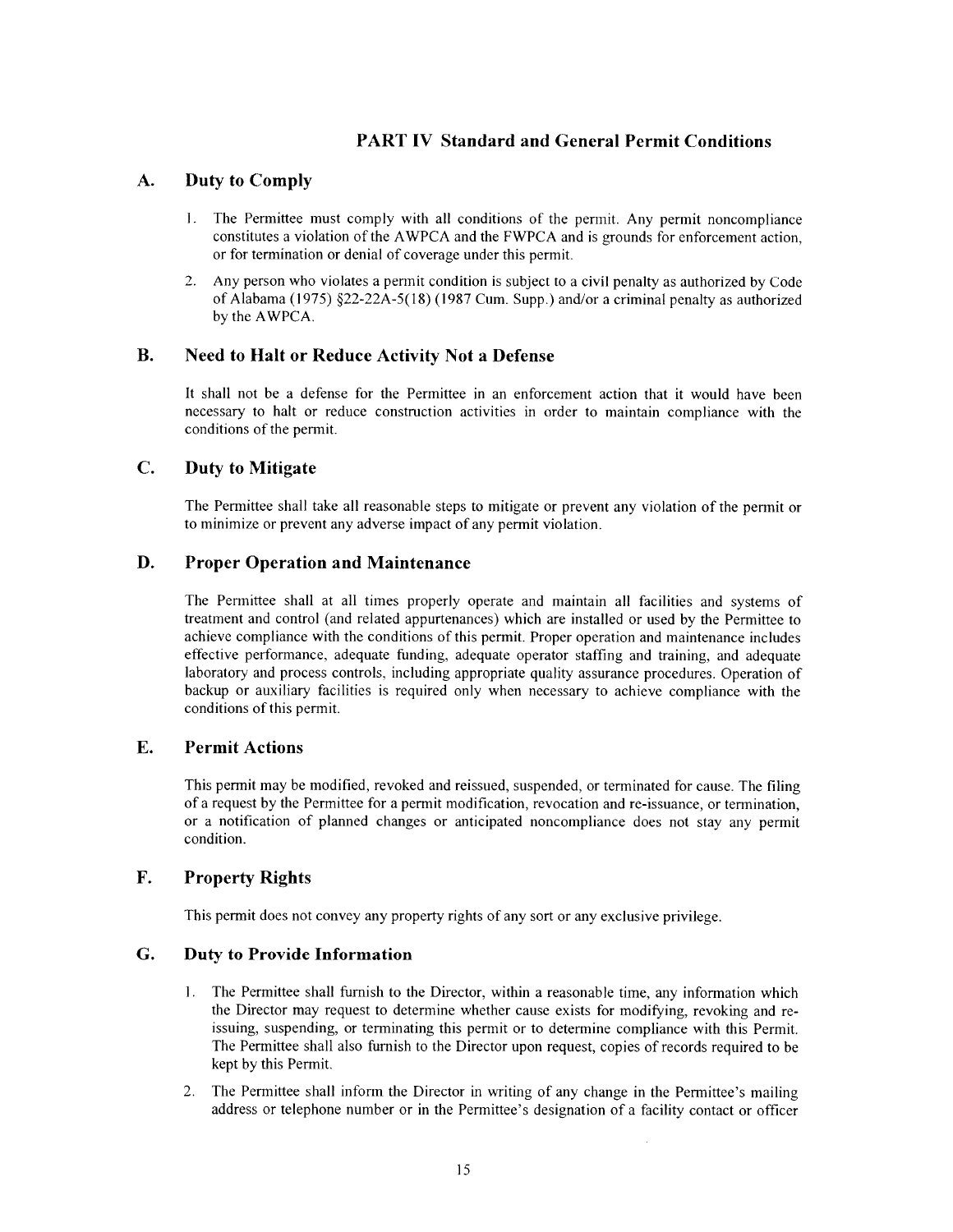having the authority and responsibility to prevent and abate violations of the AWPCA, the Department's rules and the terms and conditions of this permit no later than ten (10) days after such change. Upon request of the Director, the Permittee shall furnish an update of any information provided in the NOI.

If the Permittee becomes aware that it failed to submit any relevant facts in the NOI; or  $3.$ submitted incorrect information in the NOI; or in any report to the Director, it shall promptly submit such facts or information with a written explanation for the mistake and/or omission.

#### H. **Inspection and Entry**

The Permittee shall allow the Director, or an authorized representative, upon the presentation of credentials and other documents as may be required by law to:

- Enter upon the Permittee's premises where a regulated activity is located or conducted, or  $1_{-}$ where records must be kept under the conditions of this Permit;
- $2.$ Have access to and copy, at reasonable times, any records that must be kept under the conditions of this Permit;
- $3<sub>1</sub>$ Inspect at reasonable times any facilities, equipment (including monitoring and control equipment), practices, or operations regulated or required under this Permit; and
- Sample or monitor at reasonable times, for the purposes of assuring permit compliance or as  $4.$ otherwise authorized by the AWPCA, any activities, substances or parameters at any location.

#### I. **Noncompliance Notification**

- 1. If for any reason, the Permittee's discharge does not comply with any limitation or condition of this permit, the Permittee shall verbally notify the Director within 24 hours of the noncompliant eventfollowed by a written report within five (5) days of the non-compliant event.
- A written noncompliance notification shall be in a format acceptable to the Department and  $2.$ shall include:
	- (a) A description of the noncompliant event, its cause, if known, and location;
	- (b) The expected period of noncompliance, including dates and times.
	- (c) A description of any corrective measures taken or to be taken to correct the noncompliance and mitigate any associated effects to the environment.

#### $\mathbf{J}$ . **Retention of Records**

- The Permittee shall retain records of all inspection records, monitoring information, including 1. all calibration and maintenance records and all original strip chart recordings for continuous monitoring instrumentation, copies of all reports required by the permit, and records of all data used to complete such reports, for a period of at least three (3) years from the date of the inspection, sample measurement, or report. This period may be extended by request of the Director at any time. If litigation or other enforcement action, under the AWPCA and/or the FWPCA, is ongoing which involves any of these records, the records shall be kept until the litigation is resolved.
- All records required to be kept for a period of three (3) years shall be kept at the permitted  $2.$ facility or an alternate location identified to the Department in writing and shall be available for inspection.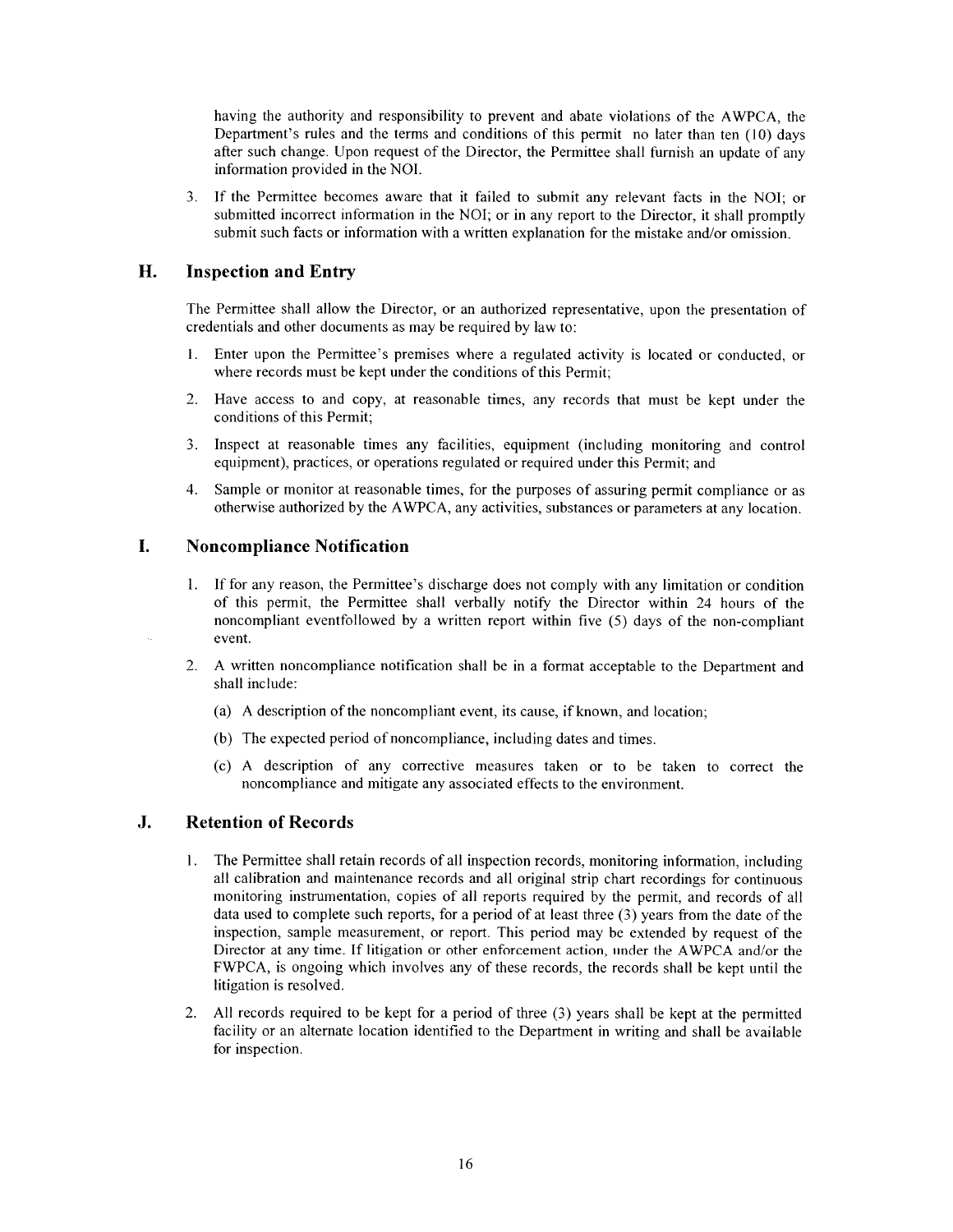#### K. **Signatory Requirements**

The NOI and all reports or information submitted to the Director shall be signed and certified according to the requirement of ADEM Admin Code r. 335-6-6-09. Where required by this Permit, documents will also be signed by a QCP or QCI.

#### **Transfers** L.

This permit is not transferable to any person except after written notice to the Department. The Department may require the submittal of an updated NOI to change the name of the Permittee and any other information affected by the proposed transfer.

#### M. **Bypass**

Any bypass of erosion controls, sediment controls, or any other stormwater management/treatment controls specified in the CBMPP is prohibited except as provided by ADEM Admin Code r. 335- $6-6-.12(m)$ .

#### N. Upset

Any upset claimed by the Permittee is subject to the requirements of ADEM Admin Code r. 335- $6-6-12(n)$ .

#### **O.** Severability

The provisions of this permit are severable, and if any provision of this permit or the application of any provision of this permit to any circumstance is held invalid, the application of such provision to other circumstances, and the remainder of this permit shall not be affected thereby.

#### **P. Modification, Revocation and Reissuance, and Termination**

The Director may modify, revoke and reissue, or terminate this permit in accordance with ADEM Admin. Code r. 335-6-6-.23(7).

#### **Issuance of an Individual Permit**  $Q<sub>r</sub>$

The Director may require the Permittee to obtain an individual permit for discharges covered by this permit in accordance with ADEM Admin. Code r. 335-6-6-.23(9).

#### R. **Termination of Coverage**

- The Director may suspend or terminate coverage under this permit for cause without the  $1.$ consent of the Permittee. Cause shall include, but not be limited to noncompliance with this permit or the applicable requirements of Department rules, or a finding that this permit does not control the stormwater discharge sufficiently to protect water quality.
- 2. Notice of Termination

The Permittee must submit a Notice of Termination (NOT) in a format acceptable to the Department within thirty (30) days of one of the following conditions:

- (a) Final stabilization has been achieved on all portions of the site;
- (b) Another operator has assumed control over all areas of the site that have not achieved final stabilization and the new operator has submitted an NOI for coverage under this permit; or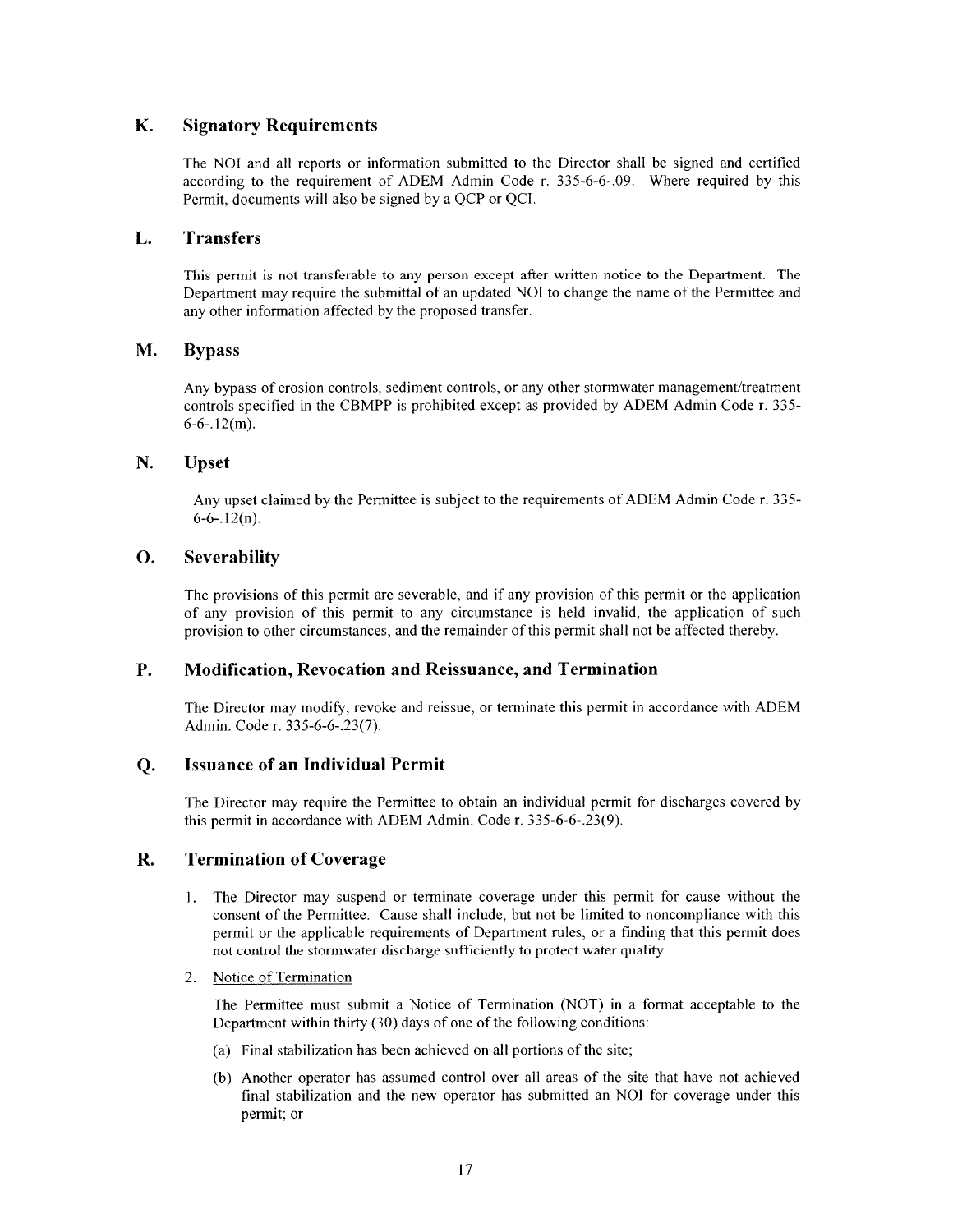- (c) Coverage under an individual permit or alternative general permit has been obtained.
- $3<sub>1</sub>$ Content of the Notice of Termination

The NOT shall include:

- (a) The Permittee name, permit number, and location of the site; and
- (b) Certification by the Permittee and the OCP that all construction activity covered by this permit has been completed and final stabilization has been achieved; or
- (c) Identification, including complete contact information, of the person that has assumed legal or operational control over the construction site.

#### S. **Facility Identification**

The Permittee shall post and maintain sign(s) at the front gate/entrance, and if utility installation, where project crosses paved county, State, or federal highways/roads, and/or at other easily accessible location(s) to adequately identify the site prior to commencement of and during NPDES construction until permit coverage is properly terminated. Such sign shall display the name of the Permittee, "ADEM NPDES ALR10" followed by the five digit NPDES permit number, facility or project name, and other descriptive information deemed appropriate by the Permittee.

#### T. **Definitions**

- 1. 2-year, 24-hour storm event means the maximum 24-hour precipitation event with a probable recurrence interval of once in two years as defined by the National Weather Service and Technical Paper No. 40, "Rainfall Frequency Atlas of the U.S.," May 1961, or equivalent regional or rainfall probability information developed there from.
- Alabama Handbook means the March, 2009 edition of Alabama Handbook For Erosion  $2.$ Control, Sediment Control, And Stormwater Management On Constructions Sites And Urban Areas, Alabama Soil and Water Conservation Committee (ASWCC).
- 3. ADEM means the Alabama Department of Environmental Management.
- 4. AWPCA means the Alabama Water Pollution Control Act.
- 5. Best Management Practices or BMPs mean implementation and continued maintenance of appropriate structural and non-structural practices and management strategies to prevent and minimize the introduction of pollutants to stormwater and to treat stormwater to remove pollutants prior to discharge.
- 6. Common Plan of Development or Sale means any announcement or piece of documentation (e.g., sign, public notice, or hearing, sales pitch, advertisement, drawing, permit application, zoning request, computer design, etc.) or physical demarcation (e.g., boundary signs, lot stakes, surveyor markings, etc.) indicating construction activities may occur on a specific plot.
- 7. Construction means any land disturbance or discharges of pollutants associated with, or the result of building, excavation, land clearing, grubbing, placement of fill, grading, blasting, reclamation, areas in which construction materials are stored in association with a land disturbance or handled above ground, and other associated areas including, but not limited to, construction site vehicle parking, equipment or supply storage areas, material stockpiles, temporary office areas, and access roads. Construction also means significant preconstruction land disturbance activities performed in support or in advance of construction activity including, but not limited to, land clearing, dewatering and geological testing.
- 8. Construction Activity means the disturbance of soils associated with clearing, grading, excavating, filling of land, or other similar activities which may result in soil erosion. Construction activity does not include agricultural and silvicultural practices, but does include agricultural buildings.
- 9. Construction Site means any site regardless of size where construction or construction associated activity has commenced, or is continuing, and associated areas, including sites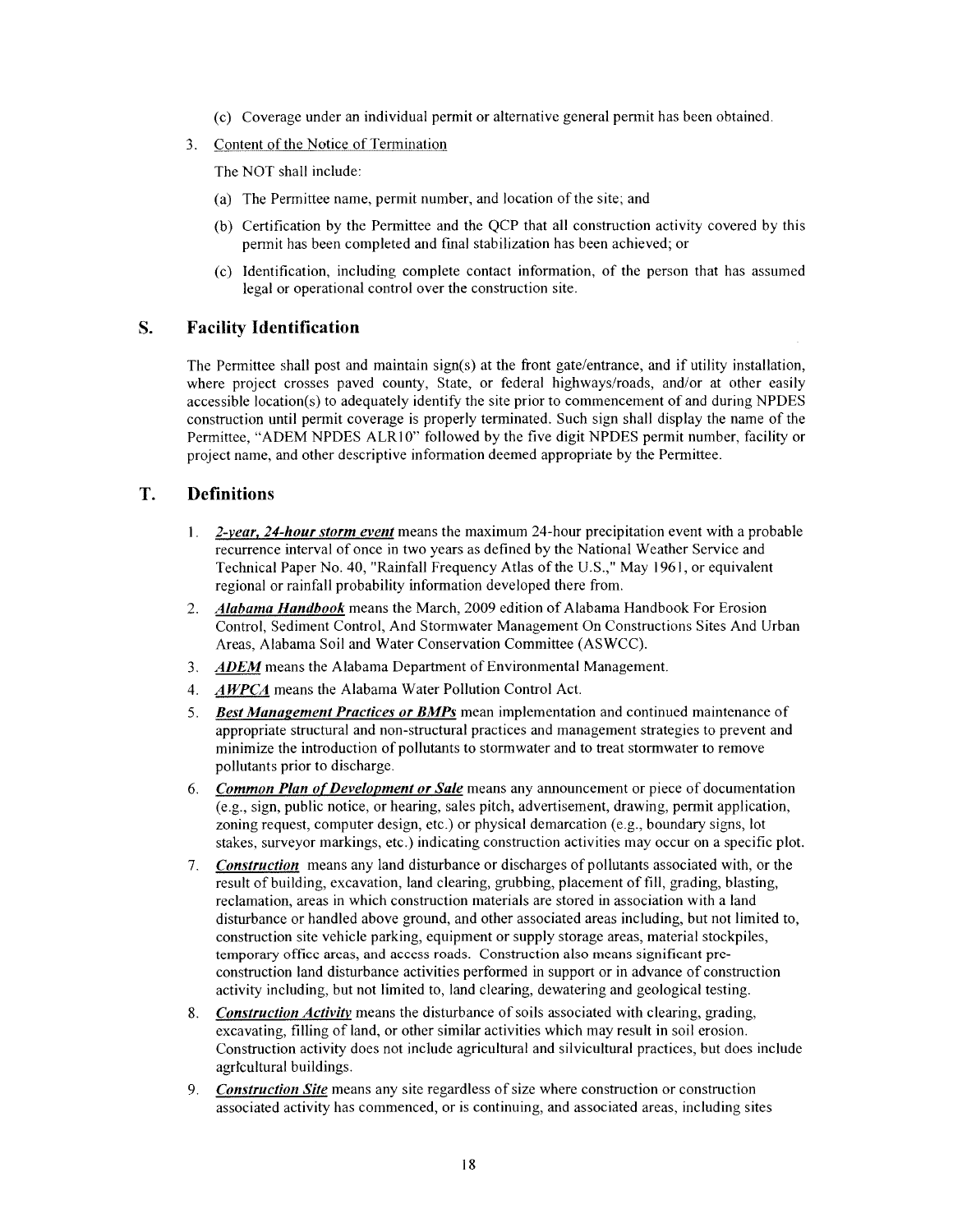where active work is suspended or has ceased, until the activity is completed and effective reclamation and/or stormwater quality remediation has been achieved.

- 10. Construction Waste means construction and land disturbance generated materials, including but not limited to, waste chemicals, sediment, trash, debris, litter, garbage, construction demolition debris, land clearing and logging slash or other materials or pollutants located or buried at the site prior to disturbance activity or that is generated at a construction site.
- 11. Control Measure refers to any Best Management Practice or other method used to prevent or reduce the discharge of pollutants to waters of the State.
- 12. CWA or The Act means the Clean Water Act (formerly referred to as the Federal Water Pollution Control Act or Federal Water Pollution Control Act Amendments of 1972) Pub.L. 92-500, as amended Pub. L. 95-217, Pub. L. 95-576, Pub. L. 96-483 and Pub. L. 97-117, 33 U.S.C. 1251 et.seq.
- 13. Department means the Alabama Department of Environmental Management or an authorized representative.
- 14. Director means the Director of the Department or his designee.
- 15. Discharge, when used without a qualifier, refers to "discharge of a pollutant" as defined in ADEM Administrative Code r. 335-6-6-.02(m).
- 16. EPA refers to the U.S. Environmental Protection Agency.
- 17. Final Stabilization means the application and establishment of the permanent ground cover (vegetative, pavements of erosion resistant hard or soft material or impervious structures) planned for the site to permanently eliminate soil erosion to the maximum extent practicable. Established vegetation will be considered final if 100% of the soil surface is uniformly covered in permanent vegetation with a density of 85% or greater. Permanent vegetation shall consist of; planted trees, shrubs, perennial vines; an agricultural or a perennial crop of vegetation appropriate for the region. Final stabilization applies to each phase of construction.
- 18. *FWPCA* means the Federal Water Pollution Control Act
- 19. Green Infrastructure refers to systems and practices that use or mimic natural processes to infiltrate, evapotranspirate (the return of water to the atmosphere either through evaporation or by plants), or reuse storm water or runoff on the site where it is generated.
- 20. *Linear Project* means land disturbing activities conducted by an underground /overhead utility or highway department, including, but not limited to any cable line or wire for the transmission of electrical energy; any conveyance pipeline for transportation of gaseous or liquid substance; any cable line or wire for utility communications; or any other energy resource transmission ROW or utility infrastructure, e.g., roads and highways. Activities include the construction and installation of these utilities within a corridor. Linear project activities also include the construction of access roads, staging areas, and borrow/spoil sites associated with the linear project.
- 21. Low Impact Development or LID is an approach to the maintenance of predevelopment hydrology in land development (or re-development) that works with nature to manage storm water as close to its source as possible. LID employs principles such as preserving and recreating natural landscape features, minimizing effective imperviousness to create functional and appealing site drainage that treat storm water as a resource rather than a waste product.
- 22. Maximum extent practicable (MEP) means full implementation and regular maintenance of available industry standard technology and effective management practices, such as those contained in the Alabama Handbook and site-specific CBMPP, designed to prevent and/or minimize discharges of pollutants and ensure protection of groundwater and surface water quality.
- 23. Minor Land Disturbing Activities means activities which will result in minor soil erosion such as home gardens or individual home landscaping, repairs, maintenance work, fences, routine maintenance and other related activities.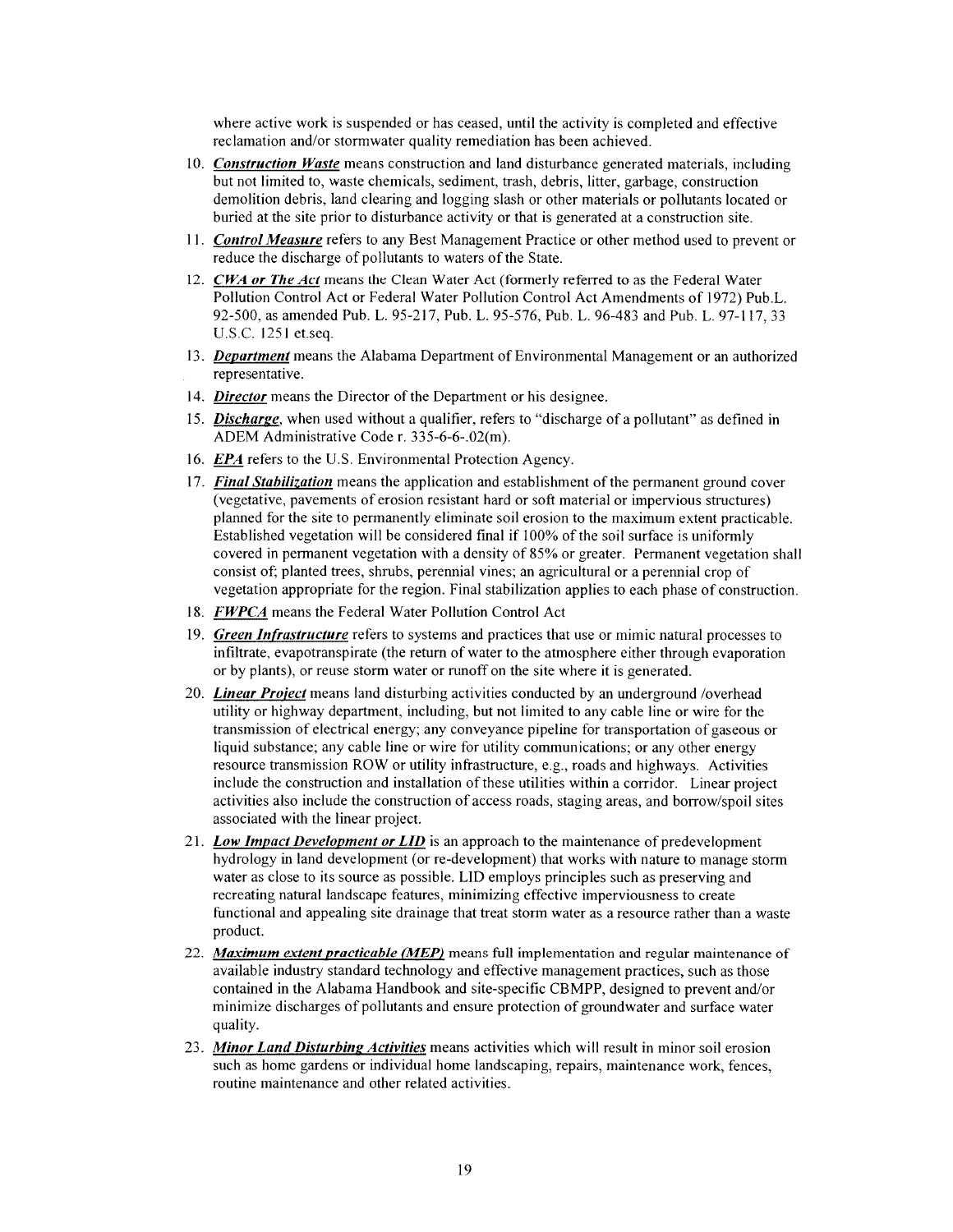- 24. Mixing Zones means that portion of the receiving waters where mixture of effluents and natural waters take place. Mixing zones in streams shall not preclude passage of aquatic life up or down stream, shall not exceed a width of 50 percent of the stream width, shall not exceed a length of 5 times the width of the mixing zone, and shall not exceed an area of 25 percent of the stream cross-sectional area, and a mixing zone shall not encompass drinking water intakes. The total area of all mixing zones in a lake shall not encompass more than ten percent of the surface area of the lake, the radius of any one zone shall not encompass water intakes.
- 25. Nephelometic Turbidity Unit or NTU means a numerical unit of measure based upon photometric analytical techniques for measuring the light scattered by fine particles of a substance in suspension.
- 26. Normal Operating Hours means from 6:00 a.m. to 6:00 p.m., Monday through Friday, excluding federal holidays established pursuant to 5 U.S.C. § 6103. Normal operating hours also include any time when workers are present or when construction activity is occurring, regardless of the particular day or time of day.
- 27. Operator means any person or other entity, that owns, operates, directs, conducts, controls, authorizes, approves, determines, or otherwise has responsibility for, or exerts financial control over the commencement, continuation, or daily operation of activity regulated by this permit. An operator includes any person who treats and discharges stormwater or in the absence of treatment, the person who generates and/or discharges stormwater, or pollutants. An operator may include but may not be limited to, property owners, agents, general partners, LLP partners, LLC members, leaseholders, developers, builders, contractors, or other responsible or controlling entities.
- 28. Plan or Sale as included in the phrase "larger common plan of development or sale" is broadly defined to mean any announcement or documentation, sales program, permit application, presentation, zoning request, physical demarcation, surveying marks, etc., associated with or indicating construction activities may occur in an area.
- 29. Pollutant of concern refers to sediment, turbidity, and any other pollutant known or reasonably expected to be found in untreated discharges associated with the construction site.
- 30. Post-construction refers to any phase of construction where final stabilization has been achieved, and all but minor construction activities have been completed. The term postconstruction is not affected by the final operational status of the site or whether the site has been placed into operation according to its final intended use.
- 31. Priority construction site means any site that discharges to a waterbody which is listed on the most recently EPA approved 303(d) list of impaired waters for turbidity, siltation, or sedimentation, any waterbody for which a TMDL has been finalized or approved by EPA for turbidity, siltation, or sedimentation, any waterbody assigned the Outstanding Alabama Water use classification in accordance with ADEM Admin. Code r. 335-6-10-.09, and any waterbody assigned a special designation in accordance with ADEM Admin. Code r. 335-6- $10-.10.$
- 32. **Qualified Credentialed Professional or OCP** means a professional engineer (PE), or a Certified Professional in Erosion and Sediment Control (CPESC) as determined by CPESC, Inc. Other registered or certified professionals such as a registered landscape architect, registered land surveyor, registered geologist, registered forester, Registered Environmental Manager as determined by the National Registry of Environmental Professionals (NREP), or Certified Professional and Soil Scientist (CPSS) as determined by ARCPACS, and other Department accepted professional designations, certifications, and/or accredited university programs that can document requirements regarding proven training, relevant experience, and continuing education, that enable recognized individuals to prepare CBMPPs, to make sound professional judgments regarding Alabama NPDES rules, the requirements of this chapter, planning, design, implementation, maintenance, and inspection of construction sites, receiving waters, BMPs, remediation/cleanup of accumulated offsite pollutants from the regulated site, and reclamation or effective stormwater quality remediation of construction associated land disturbances, that meet or exceed recognized technical standards and guidelines, effective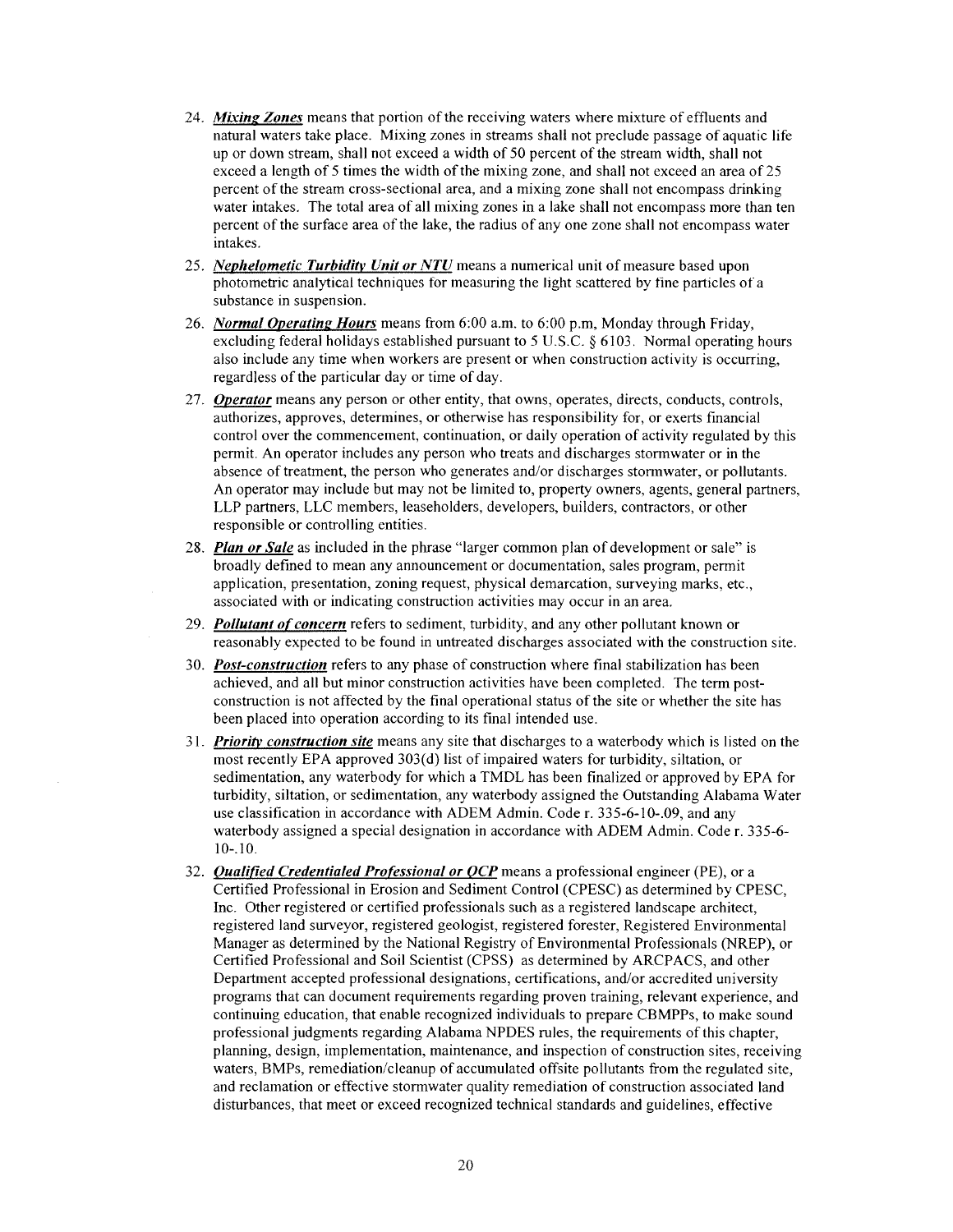industry standard practices, and the requirements of this chapter. The OCP shall be in good standing with the authority granting the registration or designation. The design and implementation of certain structural BMPs may involve the practice of engineering and require the certification of a professional engineer pursuant to Alabama law.

- 33. A *qualified person under the direct supervision of a QCP* refers to an individual who is an employee of the QCP or the QCP's firm, and is familiar with current industry standards for erosion and sediment controls and able to inspect and assure that BMPs or other pollution control devices (silt fences, erosion control fabric, rock check devices, etc.) and erosion control efforts (grading, mulching, seeding, growth management, etc.) or management strategies have been properly implemented and regularly maintained. Such individual may not certify the CBMPP or modifications to the CBMPP.
- 34. Oualifying precipitation event refers to any precipitation of 0.75 inches or greater in any 24hour period.
- 35. Severe property damage means substantial physical damage to property, damage to the treatment facilities which causes them to become inoperable, or substantial and permanent loss of natural resources which can reasonably be expected to occur in the absence of a bypass. Severe property damage does not mean economic loss caused by delays in production.
- 36. Site means the land or water area where any facility or activity for which coverage under this permit is required is physically located or conducted, including adjacent land use in connection with the facility or activity.
- 37. State water quality standards refer to numeric and narrative standards set forth at ADEM Admin Code chaps. 335-6-10 and 335-6-11.
- 38. Stormwater means runoff, accumulated precipitation, process water, and other wastewater generated directly or indirectly as a result of construction activity, the operation of a construction material management site, including but not limited to, precipitation, upgradient or offsite water that cannot be diverted away from the site, and wash down water associated with normal construction activities. Stormwater does not mean discharges authorized by the Department via other permits or regulations.
- 39. Steep Slope means a slope of 15% or greater.
- 40. Temporary Stabilization means the application and establishment of temporary ground cover (vegetative, pavements of erosion resistant hard or soft materials or impervious structures) for the purpose of temporarily reducing raindrop impact and sheet erosion in areas where Final Stabilization cannot be established due to project phasing, seasonal limitations or other project related restrictions.
- 41. Total Maximum Daily Load or TMDL means the calculated maximum permissible pollutant loading to a waterbody at which water quality standards can be maintained; The sum of wasteload allocations (WLAs) and load allocations (LAs) for any given pollutant.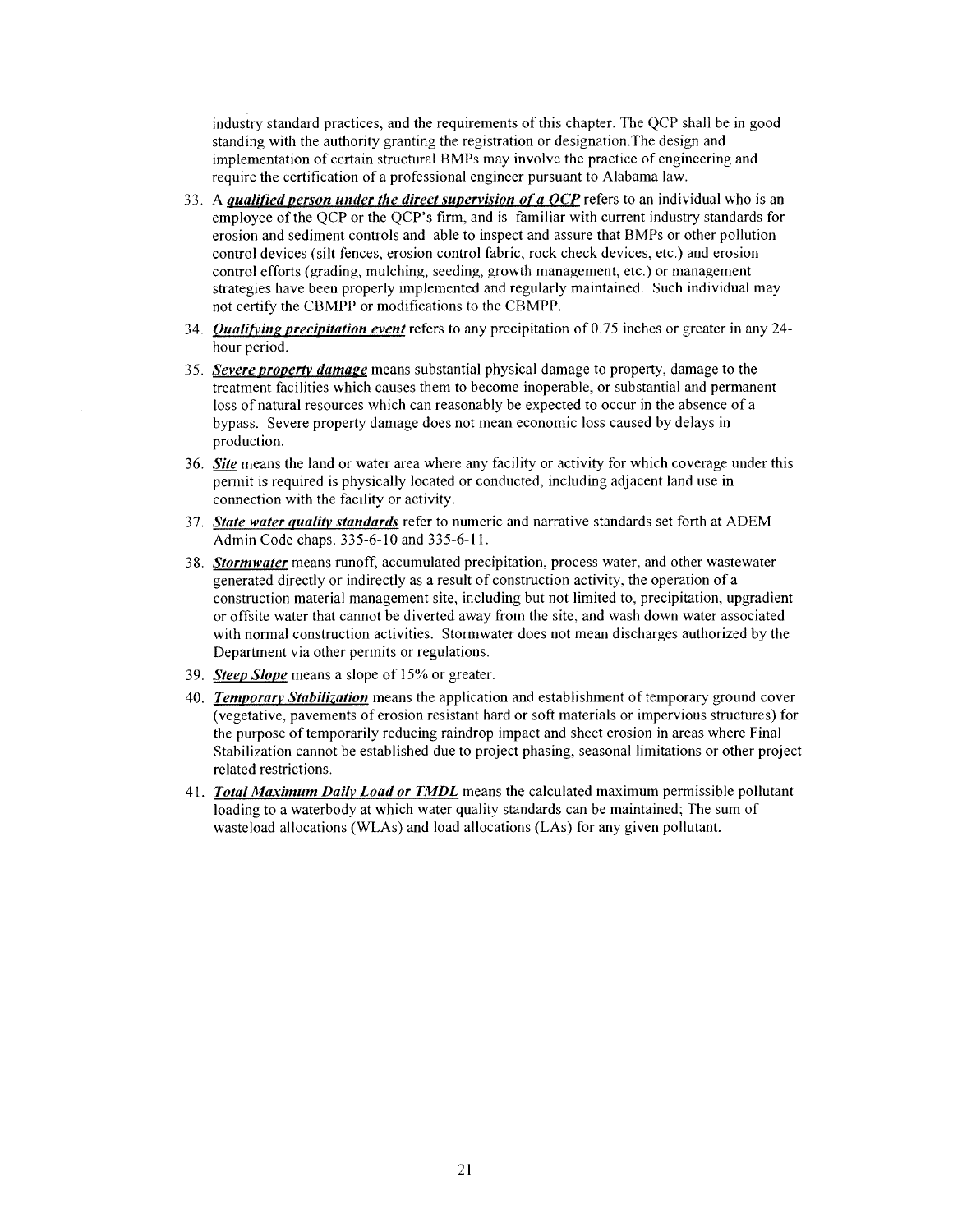# **PART V** Turbidity Monitoring

#### **Applicability**  $\mathbf{A}$ .

Beginning six months after the effective date of this permit, the Permittee of a priority construction site disturbing ten  $(10)$  acres or more at one time shall conduct turbidity monitoring in accordance with Part V.

#### **B. Sampling and Monitoring Requirements**

- 1. Required samples shall be collected:
	- (a) At the nearest accessible location just prior to discharge and after final treatment, or at the point(s) where stormwater runoff leaves the property boundary;
	- (b) In the receiving stream at the nearest accessible location upstream of the point of discharge: and
	- (c) In the receiving stream at the nearest accessible location immediately downstream of the mixing zone.
- Samples shall be obtained and analyzed by a Qualified Credentialed Inspector (QCI); a  $2.$ Qualified Credentialed Professional (QCP); or a qualified person under the direct supervision of a QCP.
- 3. All turbidity measurements shall be recorded in a format acceptable to the Department.
- Discharge turbidity monitoring shall be performed: 4.
	- (a) In conjunction with any comprehensive inspection when discharges are occurring; or
	- (b) Following a qualifying precipitation event if discharges occur as a result of the event.
- Samples and turbidity measurements are not required outside of normal operating hours or 5. during unsafe weather conditions.

#### $\mathbf{C}$ . **Representative Monitoring Points**

For the purposes of conducting turbidity monitoring required by this permit, the Permittee may designate one or more stormwater monitoring points as representative of all stormwater runoff from the construction site. This designation may only occur after the submittal of a certification by the QCP that the selected discharge point(s) adequately represent the flow and pollutant characteristics of the construction site. The certification must be submitted in writing and approved by the Department prior to the regulated land disturbance exceeding ten (10) acres. Any modifications to stormwater monitoring points that occur as a result of changing site conditions must also be certified by the QCP, submitted in writing and approved by the Department.

#### D. **Test Procedures**

Sample collection and preservation shall conform to 40 CFR Part 136 and guidelines published pursuant to Section 304(h) of the FWPCA, 33 U.S.C. Section 1314(h). Samples collected for turbidity may be analyzed using a turbidimeter that is properly calibrated according to the manufacturer's instructions. The Permittee must maintain a calibration log which shall be made available to the Department for review upon inspection or request. In the event that the sample exceeds the upper range of the turbidimeter, the sample must be analyzed in accordance with the requirements of 40 CFR Part 136 and guidelines published pursuant to Section 304(h) of the FWPCA, 33 U.S.C. Section 1314(h).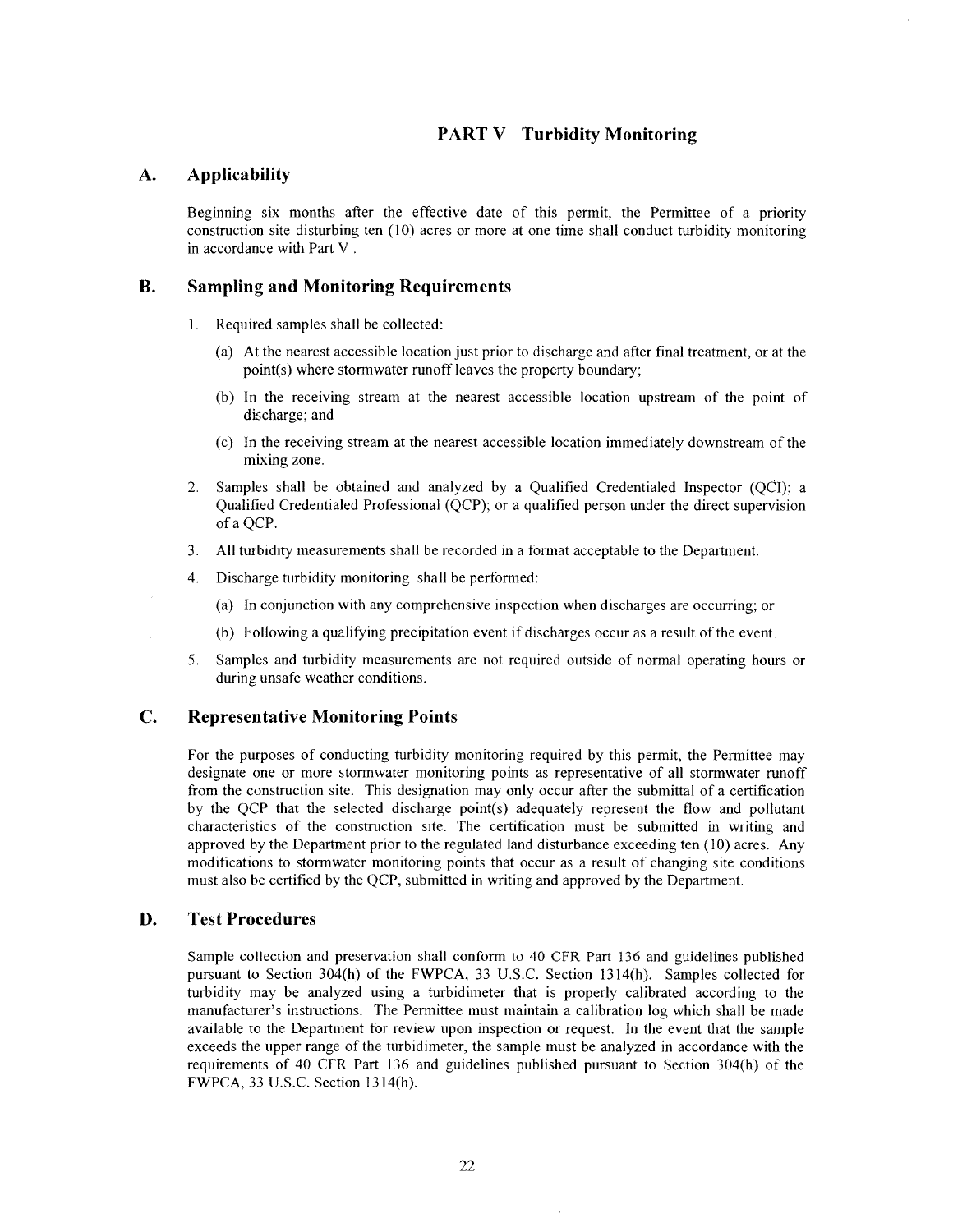#### E. Monitoring Equipment and Instrumentation

All equipment and instrumentation used to determine compliance with the requirements of this permit shall be installed, maintained, and calibrated in accordance with the manufacturer's instructions or, in the absence of manufacturer's instructions, in accordance with accepted practices. If used, flow measurement devices shall be calibrated at least once every twelve (12) months.

#### $\mathbf{F}$ . **Reports of Turbidity Monitoring**

All monitoring data should be recorded and retained with the inspection reports and be made available to the Department during inspections or submitted to the Department upon request.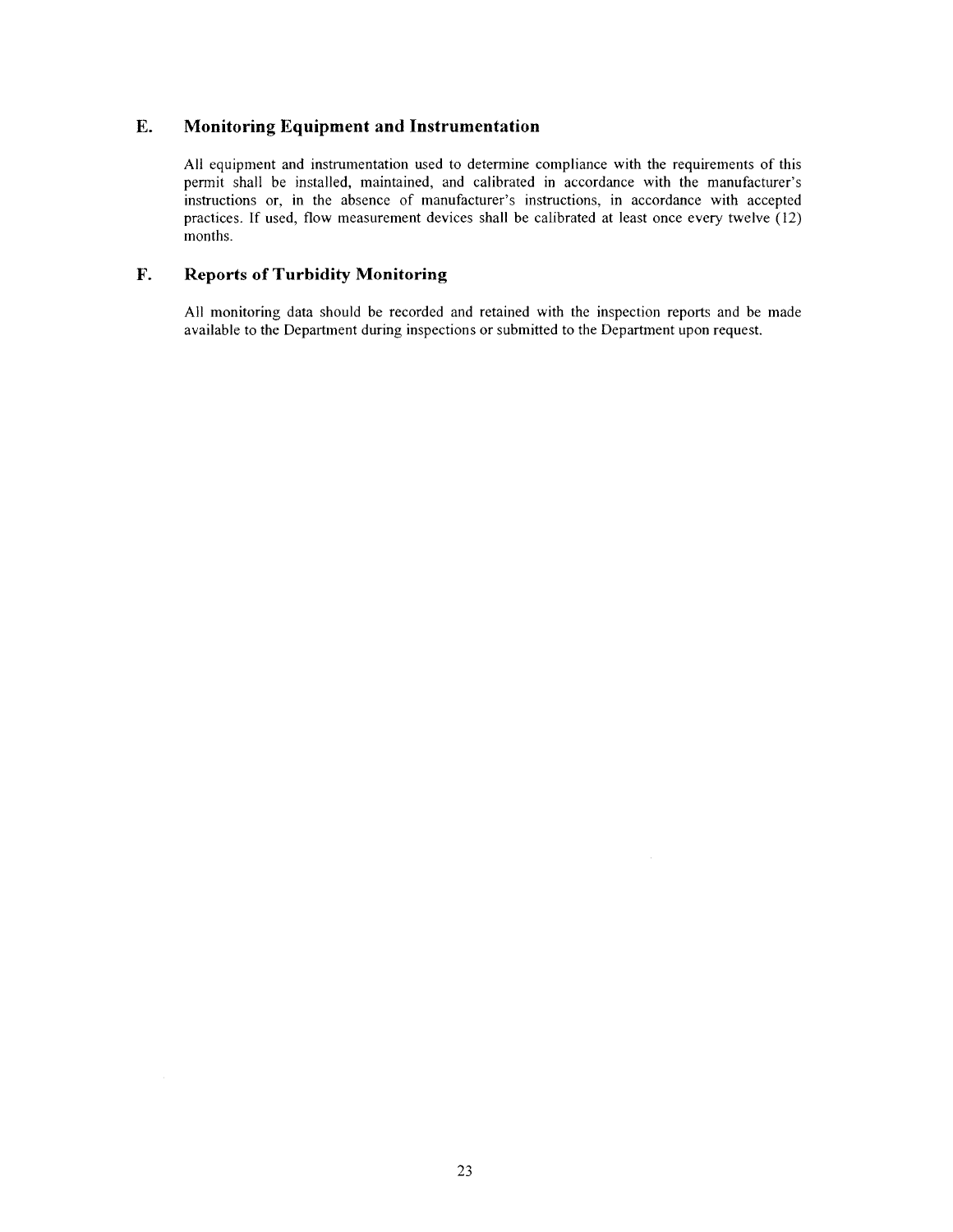# **NOTICE OF INTENT – GENERAL PERMIT NUMBER ALR100000**

NPDES PERMIT NUMBER ALR100000 IS A GENERAL PERMIT AUTHORIZING DISCHARGES ASSOCIATED WITH CONSTRUCTION ACTIVITIES THAT RESULT IN A TOTAL LAND DISTURBANCE OF ONE ACRE OR GREATER AND SITES LESS THAN ONE ACRE BUT ARE PART OF A LARGER COMMON PLAN OR DEVELOPMENT OR SALE

| Mail to: Alabama Department of Environmental Management | <b>FOR</b>  |  |
|---------------------------------------------------------|-------------|--|
| <b>Water Division</b><br>Post Office Box 301463         | <b>NPDF</b> |  |
| Montgomery, Alabama 36130-1463                          |             |  |

OFFICE USE ONLY

ES PERMIT NUMBER

RECEIPT NUMBER

PLEASE COMPLETE ALL QUESTIONS. RESPOND WITH "N/A" AS APPROPRIATE. INCOMPLETE OR INCORRECT ANSWERS, OR MISSING SIGNATURES WILL DELAY PROCESSING. IF SPACE IS INSUFFICIENT, CONTINUE ON AN ATTACHED SHEET(S) AS NECESSARY. ATTACH CBMPP AND OTHER INFORMATION AS NEEDED. PLEASE TYPE OR PRINT LEGIBLY IN INK.

I. PERMITTEE INFORMATION Initial:  $\Box$  Modification:  $\Box$  Transfer:  $\Box$  Renewal:  $\Box$  Previous ALR

| Permittee Name                                    | Responsible Official Phone Number   |  |
|---------------------------------------------------|-------------------------------------|--|
| Responsible Owner/Operator or Official, and Title | Responsible Official E-Mail Address |  |
| Responsible Official (RO) Street/Physical Address | City<br>Zip<br><b>State</b>         |  |

# II. FACILITY INFORMATION

| Facility/Site Name                              | <b>Facility Contact and Title</b>    |  |
|-------------------------------------------------|--------------------------------------|--|
|                                                 |                                      |  |
| Facility Street Address or Location Description | <b>Facility Contact Phone Number</b> |  |
|                                                 |                                      |  |
| Facility Front Gate Latitude and Longitude      | City<br>Zip<br>Country(s)            |  |
|                                                 |                                      |  |
| Directions to the Site                          |                                      |  |
|                                                 |                                      |  |

# III. ACTIVITY DESCRIPTION

| Brief Description of Construction / Land disturbance activity(s): |                           |                                |  |
|-------------------------------------------------------------------|---------------------------|--------------------------------|--|
| Area of the Permitted site:                                       | Total site area in acres: | Total disturbed area in acres: |  |

# IV. RECEIVING WATERS

| List name of receiving water(s), latitude $\&$ longitude (decimal or deg,min,sec) of location(s) that run-off enters the receiving water, and the<br>waterbody classification. |          |           |                          |
|--------------------------------------------------------------------------------------------------------------------------------------------------------------------------------|----------|-----------|--------------------------|
| Receiving Water                                                                                                                                                                | Latitude | Longitude | Waterbody Classification |
|                                                                                                                                                                                |          |           |                          |
|                                                                                                                                                                                |          |           |                          |
|                                                                                                                                                                                |          |           |                          |
|                                                                                                                                                                                |          |           |                          |
|                                                                                                                                                                                |          |           |                          |
|                                                                                                                                                                                |          |           |                          |
|                                                                                                                                                                                |          |           |                          |

V. PRIORITY CONSTRUCTION SITE

Is this a Priority Construction Site? Yes  $\Box$  No  $\Box$  If yes, attach/submit a copy of the CBMPP

ADEM CSW GP NOI Form 032911.doc Page 1 of 2